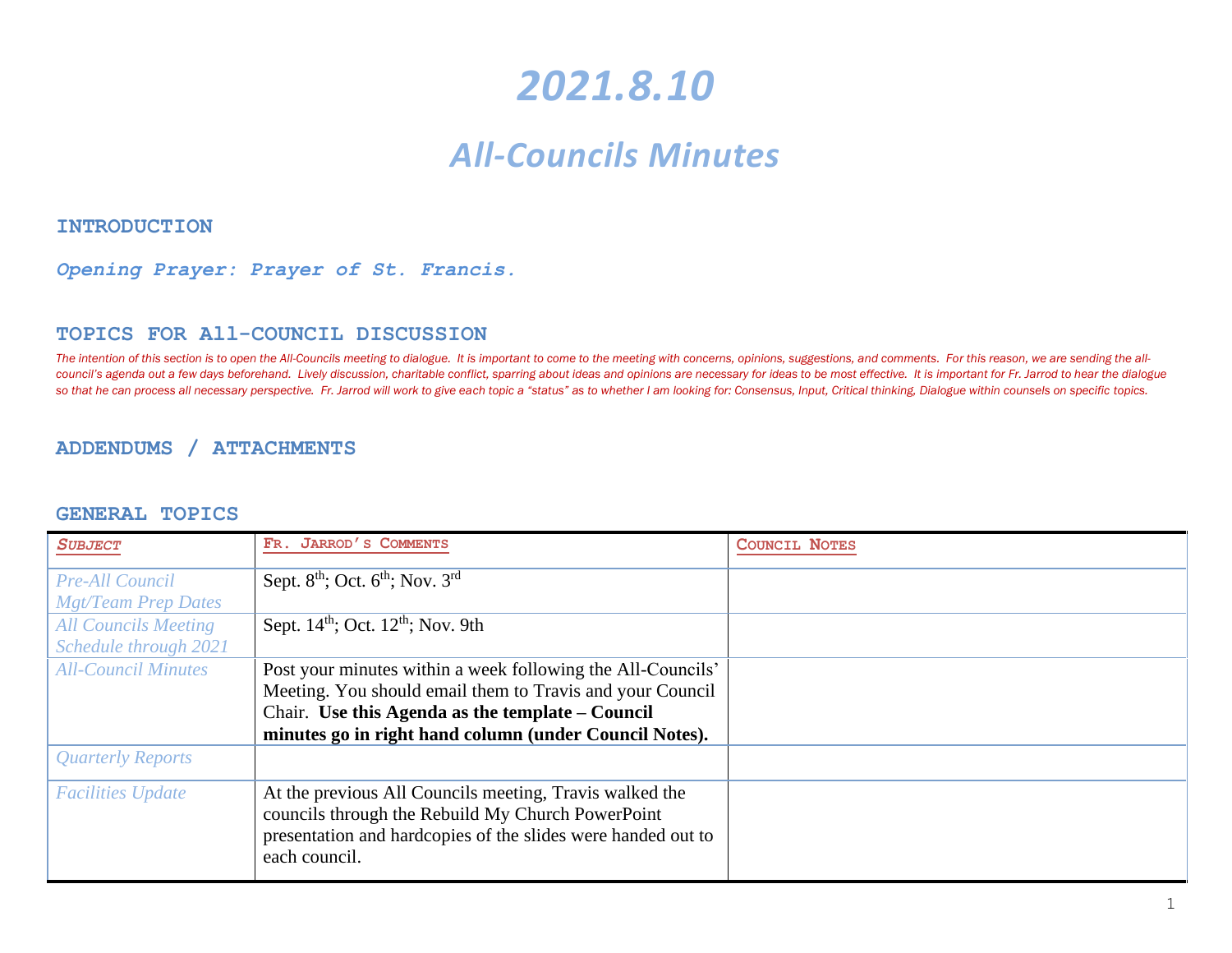|                                                            | Each Council prior to commencing council-specific work,<br>met and discussed the Rebuild My Church slides and<br>provided written feedback on them and delivered the<br>feedback to Travis.<br>This feedback is collected and presented in Addendum A<br>below. This feedback will be discussed by the Facilities<br>Committee on August 14 <sup>th</sup> .                                                                                                                                                                                                                               |  |
|------------------------------------------------------------|-------------------------------------------------------------------------------------------------------------------------------------------------------------------------------------------------------------------------------------------------------------------------------------------------------------------------------------------------------------------------------------------------------------------------------------------------------------------------------------------------------------------------------------------------------------------------------------------|--|
| <b>Rebuild my Church</b>                                   | The Rebuild My Church campaign continues. A campaign<br>cabinet has been established and is underway with its work.<br>A larger campaign committee is also being assembled and<br>which will be utilized for a broad outreach to parishioners<br>during the campaign.                                                                                                                                                                                                                                                                                                                     |  |
|                                                            | We continue make significant progress with repairs around<br>the facility including roofs and HVAC at both the school and<br>Clare Hall. Roof repairs of the Holy Hallway continue as<br>well.                                                                                                                                                                                                                                                                                                                                                                                            |  |
|                                                            | On the other hand, we continue to suffer continuing<br>equipment/structural failure around the campus. The Chapel<br>AC recently underwent a repair to restore its function. The<br>Vestibule AC had completely died and had to be replaced<br>with a new unit. The Church has roof leaks and water<br>intrusion during rain events in the back corners of the<br>Sanctuary. As does Clare hallway. The Church HVAC<br>units continue to need nearly weekly attention to keep them<br>functioning, and we've had several weekends of Masses<br>with only partial cooling capacity online. |  |
| <b>ACTS</b> retreat - Men<br><i><b>Upcoming Dates:</b></i> | Oct 28-31, 2021 Confirmed<br>Jul 7-10, 2022 Confirmed                                                                                                                                                                                                                                                                                                                                                                                                                                                                                                                                     |  |
| <b>ACTS</b> retreat - women<br><b>Upcoming Dates:</b>      | Sept 30-Oct 3, 2021 Confirmed<br>Jun 9-12, 2022 Confirmed                                                                                                                                                                                                                                                                                                                                                                                                                                                                                                                                 |  |
| <b>Stewardship Fair</b>                                    | We want to be aware and prepared for the next Stewardship<br>Fair on Nov $7th$ @ 2:30pm and Nov 10 <sup>th</sup> @ 6:45 both in the<br>gym. I hope that having this awareness now will give us                                                                                                                                                                                                                                                                                                                                                                                            |  |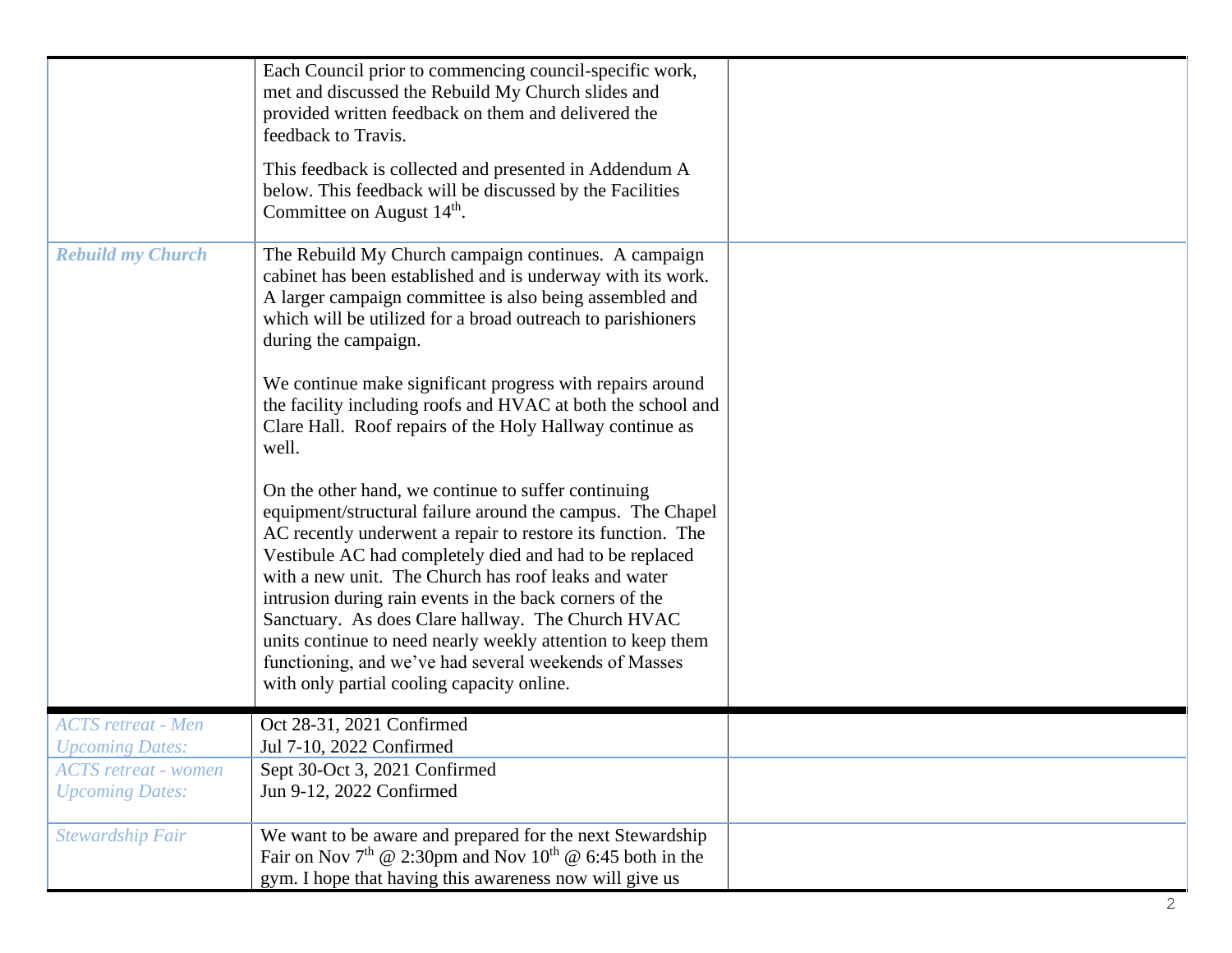|                         | ample time to send out invitations, plan arrangements, and<br>get the maximum participation as possible.                                                                                                                                                                                                                                                                                                                      |  |
|-------------------------|-------------------------------------------------------------------------------------------------------------------------------------------------------------------------------------------------------------------------------------------------------------------------------------------------------------------------------------------------------------------------------------------------------------------------------|--|
|                         | As a reminder: the tables are set behind me as I give the<br>address. The intention is that people, while listening, can<br>also look at the tables and see signs with opportunities. This<br>way they can be thinking about new possibilities in giving of<br>their talent. The more participation we have from councils,<br>committees, ministries, and guilds, the more success we will<br>have in getting new volunteers. |  |
| <b>Safe Environment</b> | I will give a verbal update to the councils on this topic.                                                                                                                                                                                                                                                                                                                                                                    |  |
| <b>Diocesan Review</b>  |                                                                                                                                                                                                                                                                                                                                                                                                                               |  |

#### **DIOCESAN INFORMATION – None for this meeting FUTURE TOPICS FOR DISCUSSION FOLLOW UP DISCUSSIONS**

*This section will be for those topics that require extended discussion, times for councils to speak individually, and for individuals to process information. These topics will be first introduced in "items for discussion" and then followed up on in successive councils' meetings under this section.*

## **COMMUNICATIONS COUNCIL**

| <b>MEMBERS</b> | Ann Walden, Fran Cook, Joe Shobe, Alexa Smith, Rick<br>Riggs, Aaron Leiker, Jess Brouillette, Jeremy Lezniak                                                                                                                                                                                                                                                                                                              | <b>MEMBERS IN ATTENDANCE</b><br>Alexa Smith, Ann Walden, Fran Cook, Jess Brouillette, Joe<br>Shobe, Rick Riggs, Aaron Leiker                             |
|----------------|---------------------------------------------------------------------------------------------------------------------------------------------------------------------------------------------------------------------------------------------------------------------------------------------------------------------------------------------------------------------------------------------------------------------------|----------------------------------------------------------------------------------------------------------------------------------------------------------|
| General        | I would like to suggest a new member to the Comm.<br>Council: Jeremy Lezniak. Jeremy has asked to work with the<br>Neighborhood Mapping Project with a view to person-to-<br>person communication. He has spoken with Travis and is<br>beginning to learn the ESRI mapping system. The ultimate<br>goal of this form of communication, as spoken about at the<br>July meeting, is evangelization and parishioner support. | No objection from the council.<br>Rick will reach out to Jeremy to officially invite him to our<br>council.                                              |
|                | Jeremy would be a very good addition to the Council and his<br>work would be beneficial both from the point of view of<br>data management as well as fostering evangelization.<br>Jeremy has a Masters in Theology from Newman. He has                                                                                                                                                                                    | Other Future Council To-Do Items:<br>Discuss calendar of publications<br>Discuss social media strategy<br>Aaron will obtain an updated quote and work on |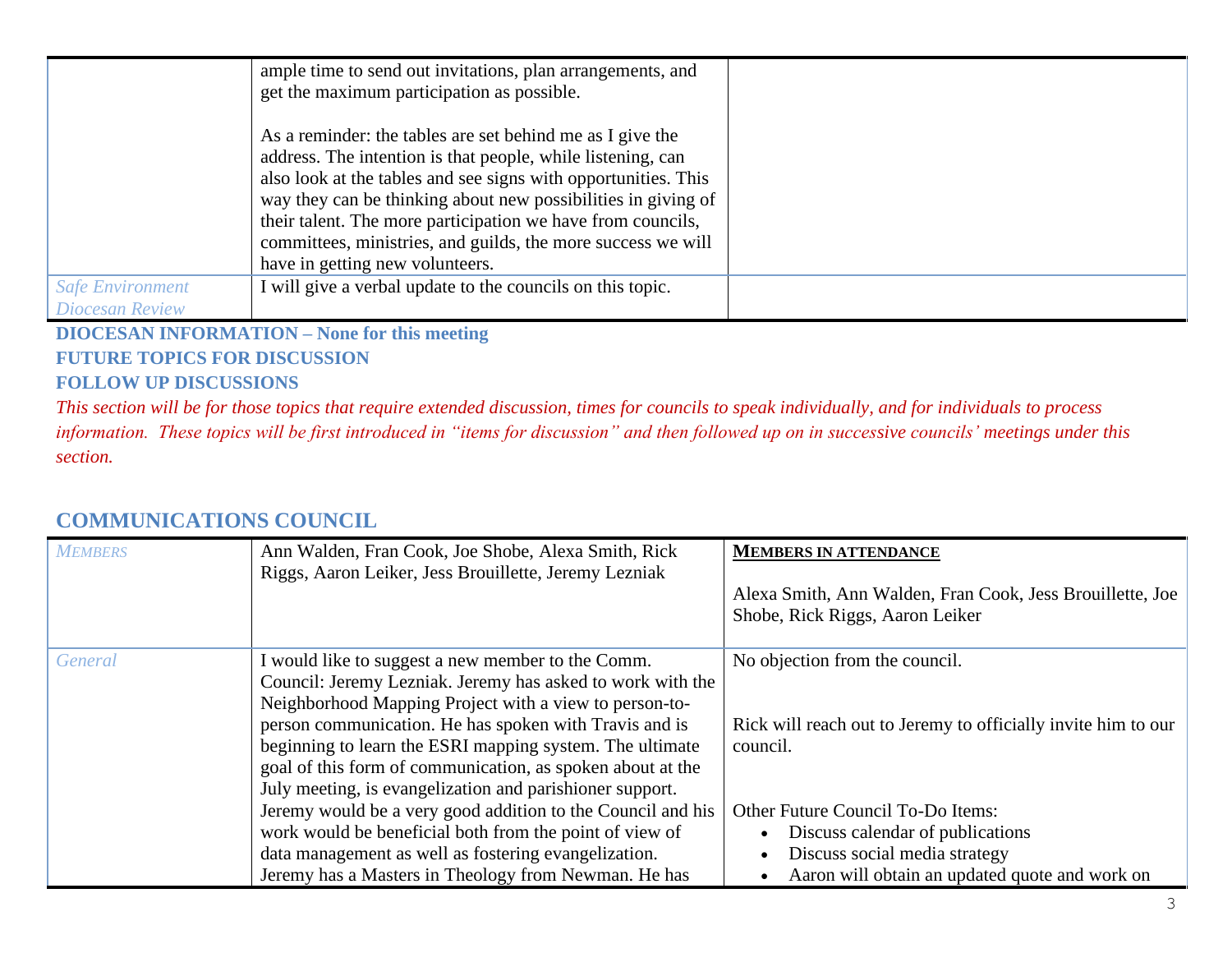|           | also joined in past discussions with the Theologians Guild<br>and could bring some new life to that Guild as well. | designs for the vehicle decals.<br>Promotion of Shekinah through live video? |
|-----------|--------------------------------------------------------------------------------------------------------------------|------------------------------------------------------------------------------|
| Flocknote |                                                                                                                    |                                                                              |

#### *Task Reports*

| <b>Social Media</b>    | Event promotion request | Rename to "Promotion Request" because "Event"<br>Promotion Request" is too specific. |
|------------------------|-------------------------|--------------------------------------------------------------------------------------|
|                        |                         |                                                                                      |
| <b>New Parishioner</b> |                         | We recognized that we may have some ideas as to the                                  |
| <b>Welcome Packets</b> |                         | contents of the bag such as fridge magnets identifying                               |
|                        |                         | Mass times and other events, car decals, etc. Not sure                               |
|                        |                         | we've identified our next steps, but it's a topic for further                        |
|                        |                         | discussion now. Alexa will ask Travis and Sandy about                                |
|                        |                         | how the Communication Council may assist. Alexa will                                 |
|                        |                         | also inquire how many welcome packets are needed yearly                              |
|                        |                         | - so that adequate materials may be ordered.                                         |

## *Committees*

| <b>Creative Resources</b> | Parish Dinner - Rick talked to the Stewardship Council to<br>offer our assistance. Alexa indicated she has begun<br>discussions regarding this topic and worked on the invite,<br>which she will share with the Council. |  |
|---------------------------|--------------------------------------------------------------------------------------------------------------------------------------------------------------------------------------------------------------------------|--|
| <i>Internet</i>           | Shekinah - Need to remove Rob's contact info.                                                                                                                                                                            |  |
| <b>Parish Library</b>     |                                                                                                                                                                                                                          |  |
| Vernacular                | Ann spoke about graduation articles for SFA and Bishop<br>Carroll grad students. The article content did not<br>materialize as hoped and will strive for including it next<br>month.                                     |  |

## *Guilds*

| <b>Graphic Design</b>       |                                                                 |                                                           |
|-----------------------------|-----------------------------------------------------------------|-----------------------------------------------------------|
| <b>Parish Photographers</b> |                                                                 |                                                           |
| <i>Theologians</i>          | For the sake of clarity, following on comments I made at the    | We talked about who should be contacting the guild        |
|                             | July meeting The Theologian's Guild is a permanent and          | members and what is expected, noting that Fr. Jarrod had  |
|                             | stable part of the Communications Council. The intention of     | mentioned he was kick-starting it, but then COVID hit and |
|                             | this guild, as a guild, is to produce articles for the Bulletin | no further action took place.                             |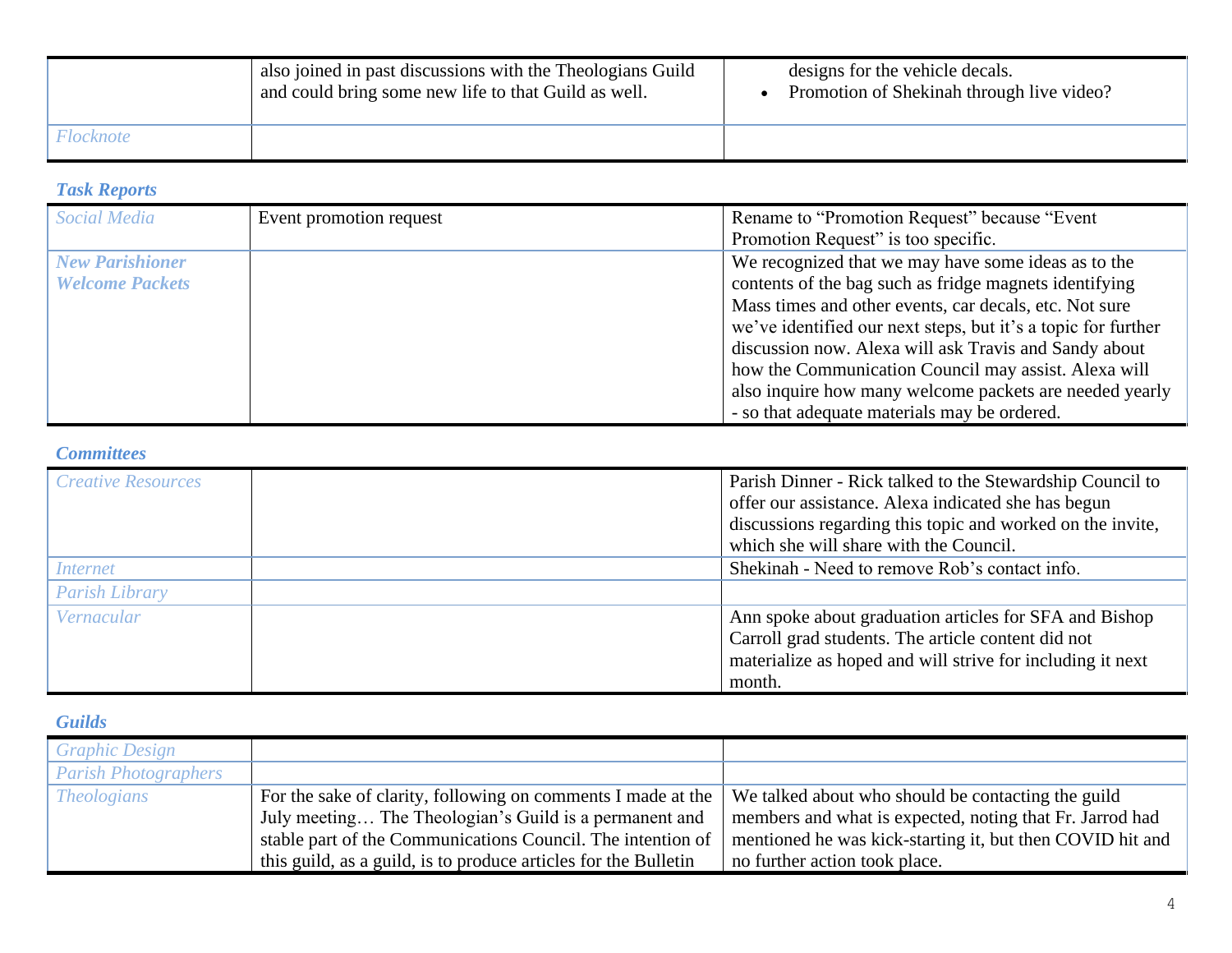|                          | and Vernacular that are written by lay members of the parish<br>community who have a master's degree in theology or<br>greater. We have over 15 such individuals. This council is<br>not to be considered adult education.<br>The org chart is to reflect this guild as associate to the<br><b>Communications Council.</b> | Some suggestions were listed by Ann to frame an<br>expectation of the guild members for contributing articles.<br>Articles should be around 500 words; Fr. Jarrod will give<br>final approval before publication. |
|--------------------------|----------------------------------------------------------------------------------------------------------------------------------------------------------------------------------------------------------------------------------------------------------------------------------------------------------------------------|-------------------------------------------------------------------------------------------------------------------------------------------------------------------------------------------------------------------|
|                          |                                                                                                                                                                                                                                                                                                                            | Fr. Jarrod indicated Jeremy is also a member of the<br>Theologians Guild and that we might want to defer this<br>topic until the next meeting when Jeremy is present.                                             |
| <i>Video Productions</i> |                                                                                                                                                                                                                                                                                                                            |                                                                                                                                                                                                                   |

# **OPERATIONS COUNCIL**

| <b>MEMBERS</b> | Tina Lee (Chair), Pat Burns, Cheryl Koch, Julie Morgan,<br>Long Pham, Brian Pascal, Stephanie Farley, Dana Leivian | Members in attendance:                                 |
|----------------|--------------------------------------------------------------------------------------------------------------------|--------------------------------------------------------|
|                |                                                                                                                    | Three members in attendance $-$ no quorum. No minutes. |

#### *General Discussion*

| . . |  |
|-----|--|
| .   |  |
|     |  |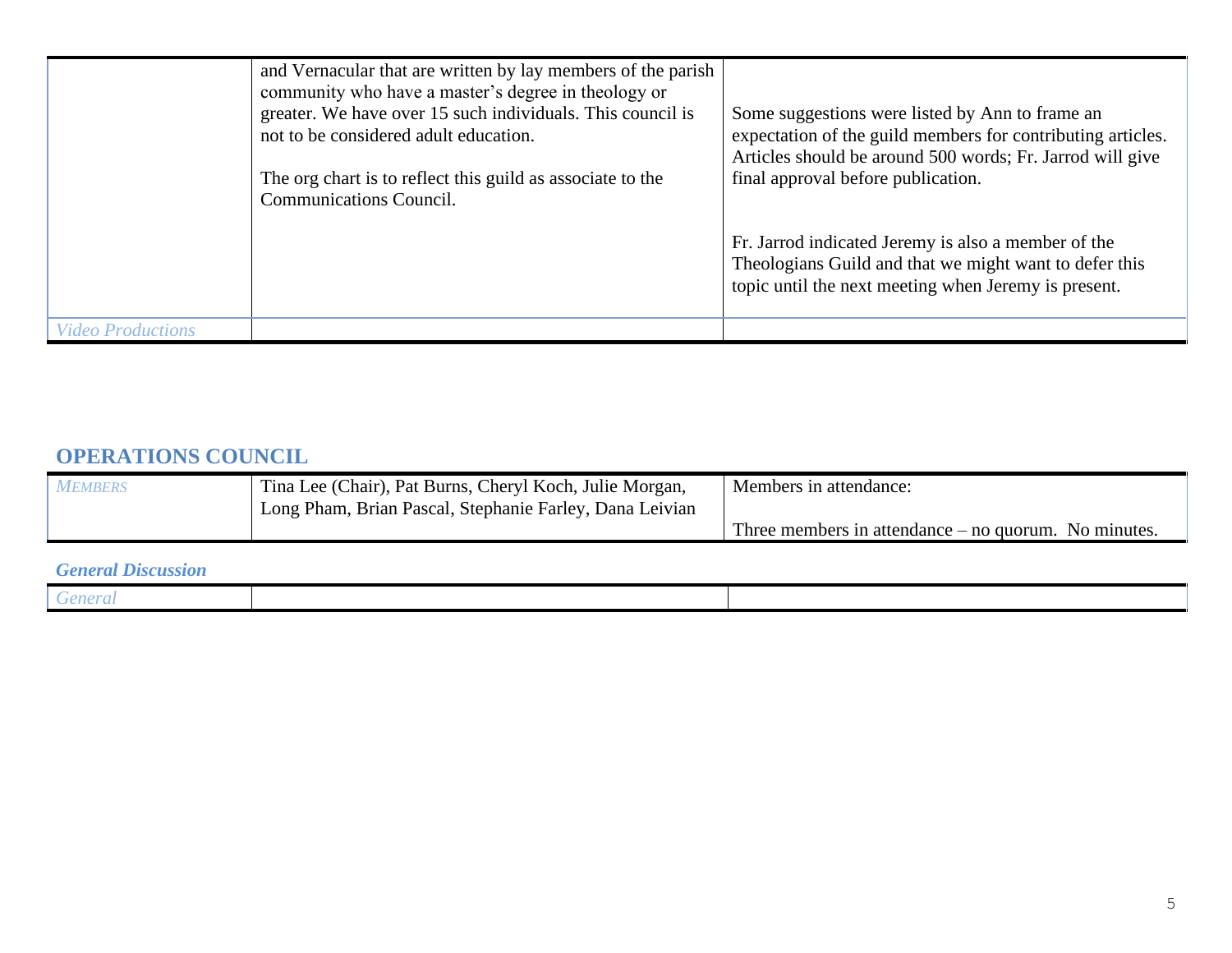#### *Tasks*

| <b>Financials</b> |                                                                                                                                                                                                                                                                                                                                                                                                                                                                                                                                                            |                                                                                                                                                                                                                                                                                                                                                                                                                                                                                                                                                                                                                                                                                                                                                                                                                                                                                                            |
|-------------------|------------------------------------------------------------------------------------------------------------------------------------------------------------------------------------------------------------------------------------------------------------------------------------------------------------------------------------------------------------------------------------------------------------------------------------------------------------------------------------------------------------------------------------------------------------|------------------------------------------------------------------------------------------------------------------------------------------------------------------------------------------------------------------------------------------------------------------------------------------------------------------------------------------------------------------------------------------------------------------------------------------------------------------------------------------------------------------------------------------------------------------------------------------------------------------------------------------------------------------------------------------------------------------------------------------------------------------------------------------------------------------------------------------------------------------------------------------------------------|
| Quasi-Endowment   | Pat will speak with the Ops Council about moving a<br>significant portion of PPP money to the parish's quasi-<br>endowment. He is going to discuss the nature of this<br>endowment with Mike Wescott and share that info with the<br>council. This quasi-endowment would then serve as "salary<br>protection" for any future crisis such as COVID. The<br>intention of this fund is to have a nest-egg that protects from<br>unforeseen crisis and/or protects consistent raises that help<br>our parish keep teachers salaries at 85% of public salaries. | Only three members were present in August for the All-<br>Councils meeting.<br>However, it was decided through subsequent action,<br>offline of the Councils' meeting, that a formula would be<br>used to determine excess RMC contributions.<br>Once that amount is determined, those funds will be<br>segregated and sent to the Diocese Savings account to earn<br>interest until the funds are spent.<br>It was also determined to excess funds from the last fiscal<br>year from PPP proceeds, Bequests and efficient operations<br>be moved to long term savings in our Quasi-Endowment<br>account.<br>These funds remain at the pastors discretion to use for<br>future expense deferrals, such as teacher and staff salaries<br>and other expenses that may arise.<br>These funds are separate from any building or RMC<br>campaign funds are to be viewed as long term savings for<br>the parish. |

#### *Committee Reports*

| <b>Facilities</b>                        | A facilities committee meeting will take place on Saturday<br>Aug $14th$ after the 8:30 am Mass.                                                                                                                          |  |
|------------------------------------------|---------------------------------------------------------------------------------------------------------------------------------------------------------------------------------------------------------------------------|--|
| <i>Finance</i>                           |                                                                                                                                                                                                                           |  |
| Parish Workday                           | Altered plans are in place to have a workday, but at a<br>modified scale than previous years. More information will be<br>forthcoming as needed. We hope to utilize persons who<br>signed up for guilds for this workday. |  |
| <b>Planned Giving / Legacy</b><br>Giving |                                                                                                                                                                                                                           |  |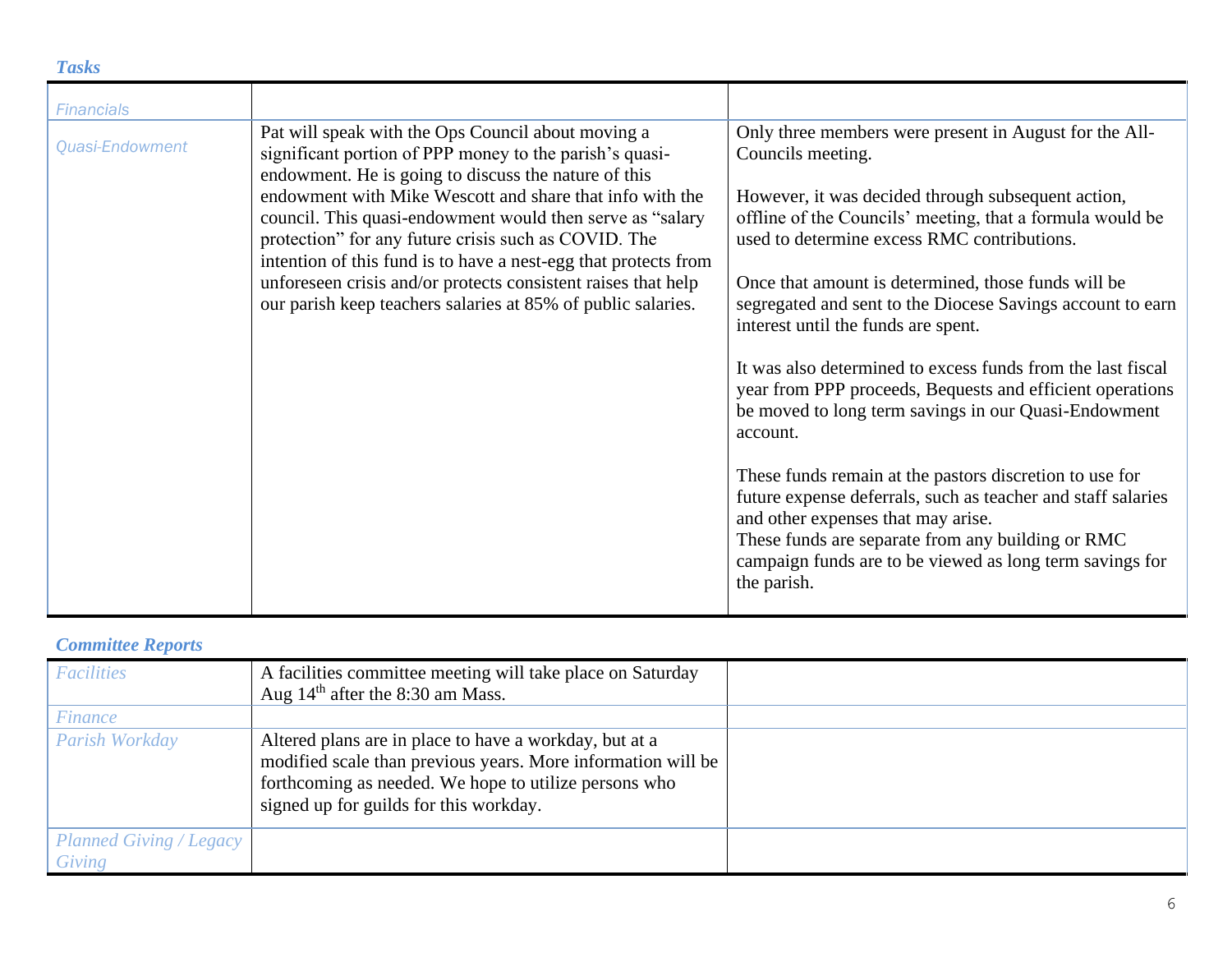| <i>Porter</i> (L <sub>i</sub><br>the control of the con- |  |
|----------------------------------------------------------|--|
| kıng-up'<br>LOCKI                                        |  |
|                                                          |  |
|                                                          |  |
|                                                          |  |

#### *Guilds*

A plan needs to be put in place to reach out to guilds and at least let them know that we are aware they have signed up. We also need a process by which the talents of the respective guilds can be coordinated and leveraged by the parish (Pat Malone). Can this endeavor be tasked to the Facilities Committee to plan, contact and coordinate?

| Architecture               |  |
|----------------------------|--|
| Carpentry                  |  |
| <b>Church Cleaning</b>     |  |
| <b>Computer Networking</b> |  |
| Electrician                |  |
| <b>General Maintenance</b> |  |
| <b>HVAC</b>                |  |
| <b>Interior Design</b>     |  |
| Landscaping                |  |
| <b>Mowing</b>              |  |
| <b>Plants and Greenery</b> |  |
| (in doors)                 |  |
| <b>Security Systems</b>    |  |
| Woodworking / Metal        |  |
| fab                        |  |

# **PASTORAL COUNCIL**

| <b>MEMBERS</b> | Lisa Wyatt, Chair                                      | <b>Members in attendance:</b>                     |
|----------------|--------------------------------------------------------|---------------------------------------------------|
|                | Randy Phelps - Vice Chair                              | <b>Attending:</b>                                 |
|                | Johanna Forshee, Secretary                             | Johanna Forshee, Randy Phelps, Nick Dash, Bryant  |
|                | Joan Collins, Adult Education & Formation Commission   | Winslow, JoAn Holmes, Sharon Stump, Emily Savage, |
|                | Jim Carney, Affiliated Groups Commission               | <b>Travis Pearson</b>                             |
|                | Heather Gregg, Liturgical Life Commission              |                                                   |
|                | Bryant & Sarah Winslow, Marriage & Family Life         | <b>Missing:</b>                                   |
|                | Commission                                             | Lisa Wyatt, Chair                                 |
|                | Nick Dash Pastoral Care & Special Needs Commission     | Joan Collins, Adult Education & Formation         |
|                | JoAn Holmes, Prayer Commission                         | Jim Carney, Affiliated Groups                     |
|                | Sharon Stump, Respect Life & Social Justice Commission | Heather Gregg, Liturgical Life                    |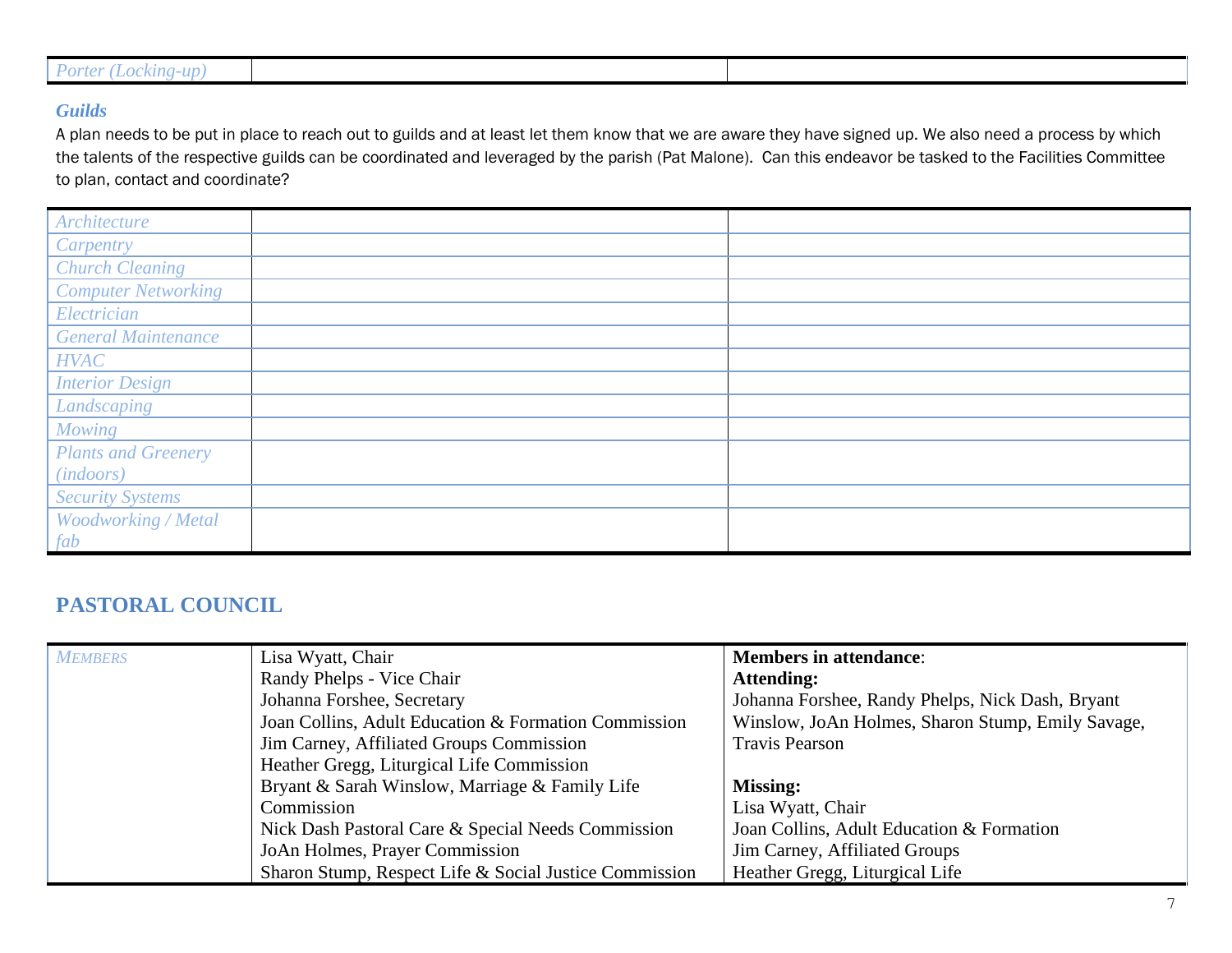| Kyle Loomis, Social Activities Commission<br>' Emily Savage, Youth Commission | Sarah Winslow, Marriage & Family Life<br>Kyle Loomis, Social Activities |
|-------------------------------------------------------------------------------|-------------------------------------------------------------------------|
|                                                                               |                                                                         |

*General Discussion*

| <b>General Discussion</b> | Father Jarrod opened with a prayer. He discussed the         |
|---------------------------|--------------------------------------------------------------|
|                           | reason for all to read and send to committees the            |
|                           | information regarding Safe Schools Environment. He           |
|                           | stated that SFA School had a Safe Schools Environment        |
|                           | check and they did very well on the child safety inspection. |
|                           |                                                              |
|                           | Father then stated that we were finishing the "silent" phase |
|                           |                                                              |
|                           | of our Rebuild My Church campaign and that 80 parish         |
|                           | families have donated approximately 2.5 million dollars.     |
|                           | We will begin the next phase and will be calling on          |
|                           | parishioners.                                                |
|                           | Randy Phelps presided over the Pastoral Council meeting      |
|                           |                                                              |
|                           | as Lisa was involved in North High's Open House that         |
|                           | evening.                                                     |
|                           |                                                              |
|                           | <b>I. Safe Environment:</b> A question was asked about why   |
|                           | we were involved since our missions and commissions did      |
|                           |                                                              |
|                           | not deal directly with children. Travis explained that it    |
|                           | was a diocesan commitment that we all were to be aware       |
|                           | of the information. We were asked to send the attachment     |
|                           | to all of our committee members as soon as possible.         |
|                           |                                                              |
|                           | II. Stewardship Fair and Pastoral address will be help       |
|                           | on Nov.7 at 2:30 p,m. and Nov. 10 at 6:30 p.m.               |
|                           | We are EXPECTED to be there for both dates. We are           |
|                           | asked to contact all of our individual committees and        |
|                           | request they prepare a table to introduce their various      |
|                           | stewardship opportunities. Each table will need to be        |
|                           | manned as parishioners frequently stop by the tables and     |
|                           | ask questions. Also, have paper and pen ready as people      |
|                           |                                                              |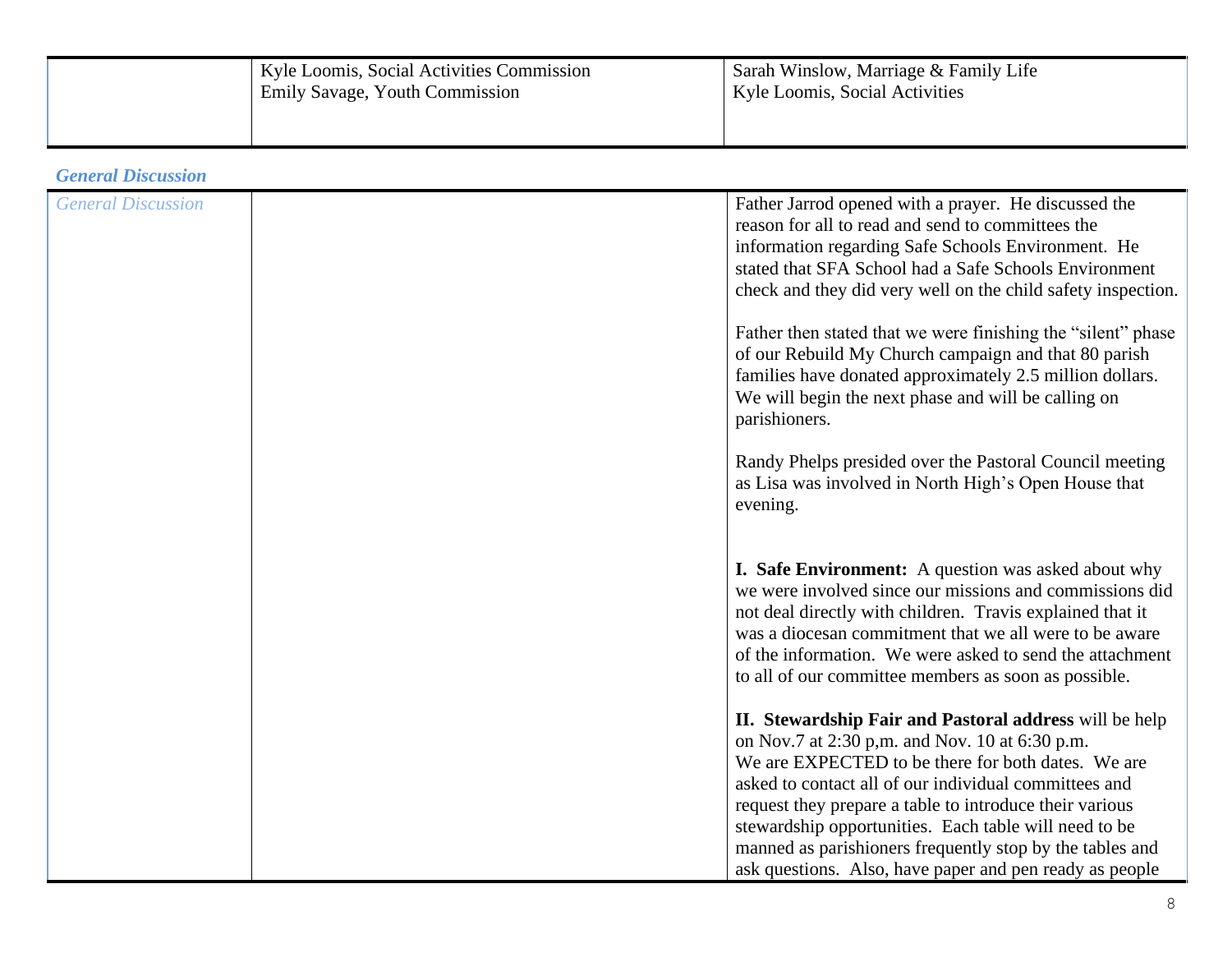|                            | sometimes want to sign up once they know more about the<br>mission. This information needs to be back to US no later<br>than November 1 so we can request the number of tables<br>needed.<br>III. Rebuild My Church Campaign: Some of us were<br>asked to make phone calls on behalf of the campaign. We<br>were told there would be a meeting regarding this. We<br>were not given a date or time for the meeting. Travis<br>informed us that the meeting would be held on August 17<br>in the upstairs Clare Hall.<br><b>IV. Father Jarrod:</b> Fr. Jarrod stopped by our table and<br>let Randy Phelps know that he has found a replacement for<br>him. Danielle & Jessie Nielson will be taking over<br>baptism prep. This means that Randy will be able to<br>perform his duties as Vice Chair of the Pastoral<br>Committee.<br>V. Voters Registration: Gary Cortner is moving to<br>SEAS and will need a replacement for voters registration.<br>He requested that we find one. Travis asked that Gary be<br>contacted to see if he had anyone who worked with him<br>that would be a good replacement.<br>VI. The meeting ending with the Prayer for Protection and |
|----------------------------|----------------------------------------------------------------------------------------------------------------------------------------------------------------------------------------------------------------------------------------------------------------------------------------------------------------------------------------------------------------------------------------------------------------------------------------------------------------------------------------------------------------------------------------------------------------------------------------------------------------------------------------------------------------------------------------------------------------------------------------------------------------------------------------------------------------------------------------------------------------------------------------------------------------------------------------------------------------------------------------------------------------------------------------------------------------------------------------------------------------------------------------------------------------------------|
|                            | Guidance.                                                                                                                                                                                                                                                                                                                                                                                                                                                                                                                                                                                                                                                                                                                                                                                                                                                                                                                                                                                                                                                                                                                                                                  |
| <b>Quarterly Reports</b>   |                                                                                                                                                                                                                                                                                                                                                                                                                                                                                                                                                                                                                                                                                                                                                                                                                                                                                                                                                                                                                                                                                                                                                                            |
| <b>New Group Approvals</b> |                                                                                                                                                                                                                                                                                                                                                                                                                                                                                                                                                                                                                                                                                                                                                                                                                                                                                                                                                                                                                                                                                                                                                                            |

# *Task Reports*

| <i>Important Dates</i> | September 14: next meeting<br>September 30-Oct 3: Women's Acts Retreat<br>October 28-Oct. 31: Men's Acts Retreat |
|------------------------|------------------------------------------------------------------------------------------------------------------|
|                        | November 7 and November 10: Stewardship Fair and                                                                 |
|                        | <b>Annual Address</b>                                                                                            |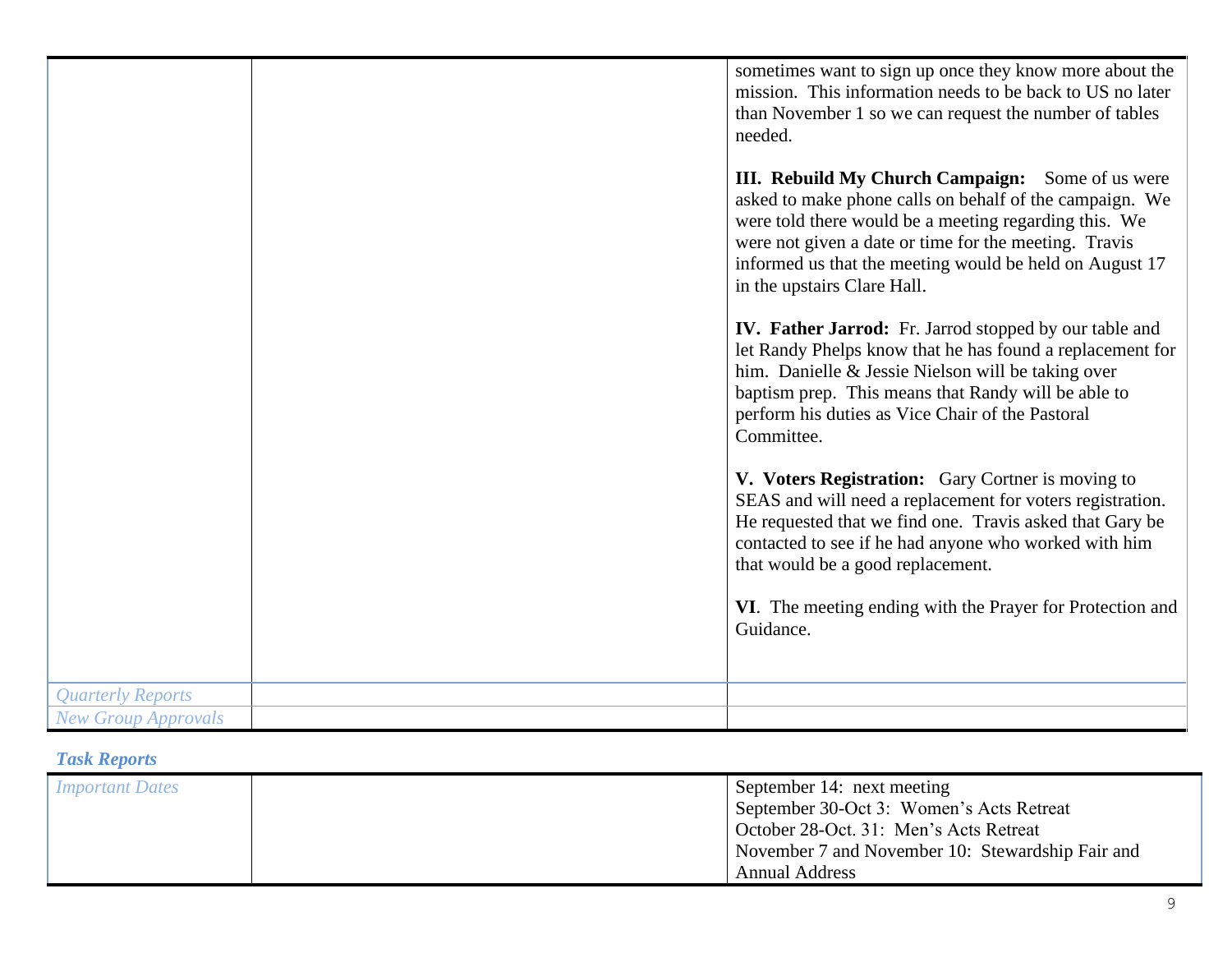|  | June 9-June 12: Women's Acts Retreat<br>July 7-10: Men's Acts Retreat |
|--|-----------------------------------------------------------------------|
|  |                                                                       |

*Adult Formation Commission*

| <b>Adult Bible Study</b>    |                               |  |
|-----------------------------|-------------------------------|--|
| <b>Tuesday Bible Study</b>  |                               |  |
| Friday Bible Study          |                               |  |
| Wednesday Evening /         |                               |  |
| <b>Sunday Morning Bible</b> |                               |  |
| Study                       |                               |  |
| <b>Adult Education</b>      |                               |  |
| <b>Called and Gifted</b>    |                               |  |
| <b>FORMED</b>               |                               |  |
| <b>Harvest House</b>        |                               |  |
| Kapaun's Men                |                               |  |
| Men's Prayer Group          |                               |  |
|                             |                               |  |
| <b>Parish Mission</b>       | Ralph Martin: Feb 25-26, 2022 |  |
| <b>RCIA/RCIC</b>            |                               |  |
| <b>ACTS</b> retreat - Men   | Oct 28-31, 2021 Confirmed     |  |
| <b>Upcoming Dates:</b>      | Jul 7-10, 2022 Confirmed      |  |
| <b>ACTS</b> retreat - women | Sept 30-Oct 3, 2021 Confirmed |  |
| <b>Upcoming Dates:</b>      | Jun 9-12, 2022 Confirmed      |  |
|                             |                               |  |

# *Affiliated Groups Commission*

| A Better Choice             |  |
|-----------------------------|--|
| <b>Birthline</b>            |  |
| <b>Catholic Charities</b>   |  |
| Center of Hope              |  |
| Courage - Encourage         |  |
| <b>Gerard House</b>         |  |
| <b>Guadalupe Clinic</b>     |  |
| <b>Habitat for Humanity</b> |  |
| <b>Knights of Columbus</b>  |  |
| <b>Legion of Mary</b>       |  |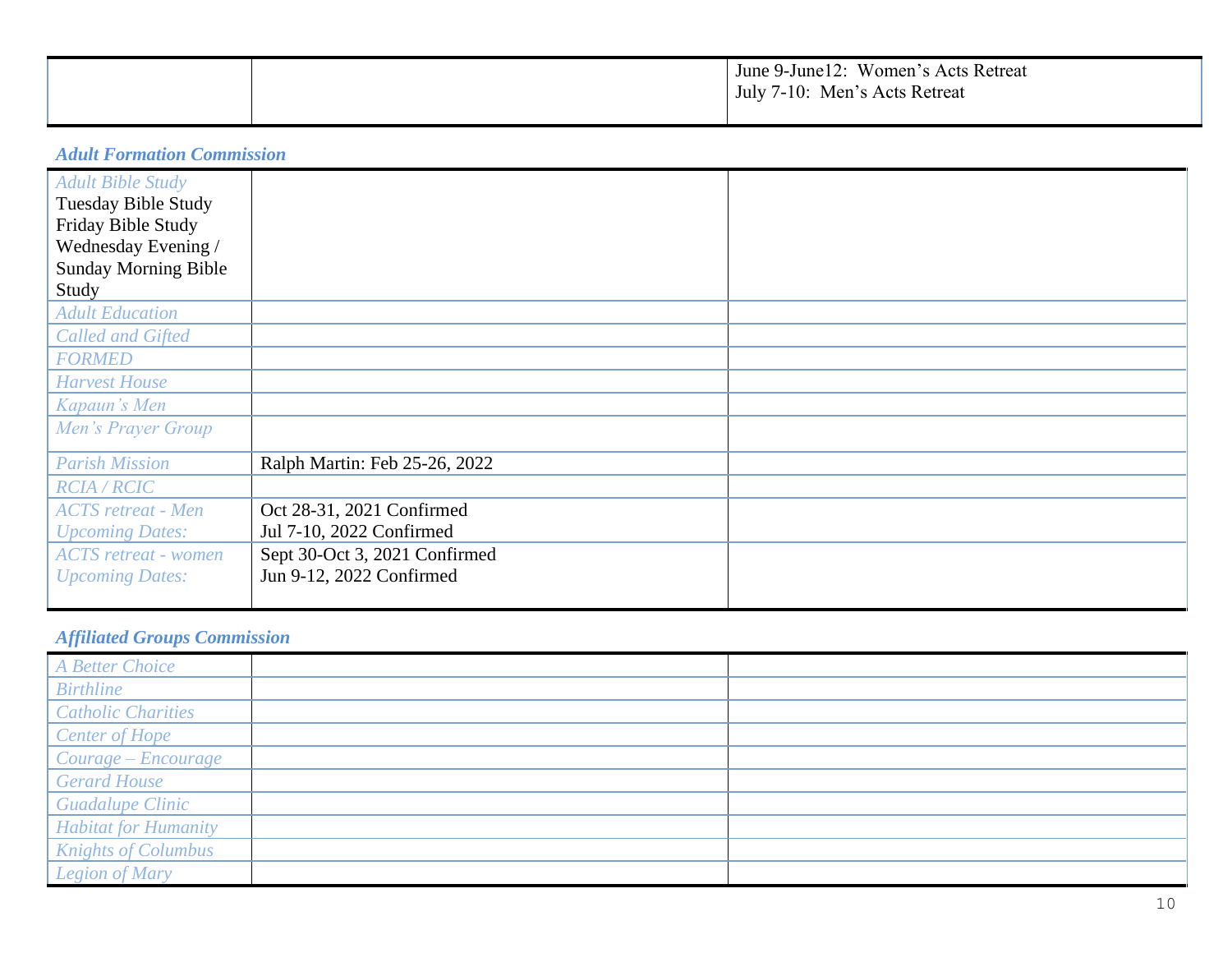| <b>Midwest Catholic</b>         |  |
|---------------------------------|--|
| <b>Family Conference</b>        |  |
| <b>Padre Pio Group</b>          |  |
| Regnum Christi                  |  |
| Retrouvaille                    |  |
| Serra Club                      |  |
| <b>Seven Sisters Apostolate</b> |  |
| <b>Spiritual Life Center</b>    |  |
| <b>St. Anthony Family</b>       |  |
| <b>Shelter</b>                  |  |
| <b>St. Dismas Prison</b>        |  |
| Ministry                        |  |
| St. Theresa Lay                 |  |
| Carmelites                      |  |

# *Marriage & Family Life Commission*

| <b>Financial Peace</b>      |  |
|-----------------------------|--|
| <b>University</b>           |  |
| Fighting for your           |  |
| Marriage                    |  |
| Mary's Moms                 |  |
| Mom's Day Out               |  |
| <b>Natural Family</b>       |  |
| Planning                    |  |
| Nursery – Babysitting       |  |
| <b>Wedding Anniversary</b>  |  |
| <b>Wedding Coordinators</b> |  |

# *Pastoral Care & Special Needs Commission*

| <b>Bereavement Committee</b> |                                                      |  |
|------------------------------|------------------------------------------------------|--|
| <b>Caring Hands</b>          |                                                      |  |
| <b>Charities Committee</b>   | Future Blood drives can be held in Clare Hall again. |  |
| <b>Communion Calls</b>       |                                                      |  |
| <b>Funeral Dinners</b>       |                                                      |  |
| <b>Homebound Ministry</b>    |                                                      |  |
| <b>Hospital Visits</b>       |                                                      |  |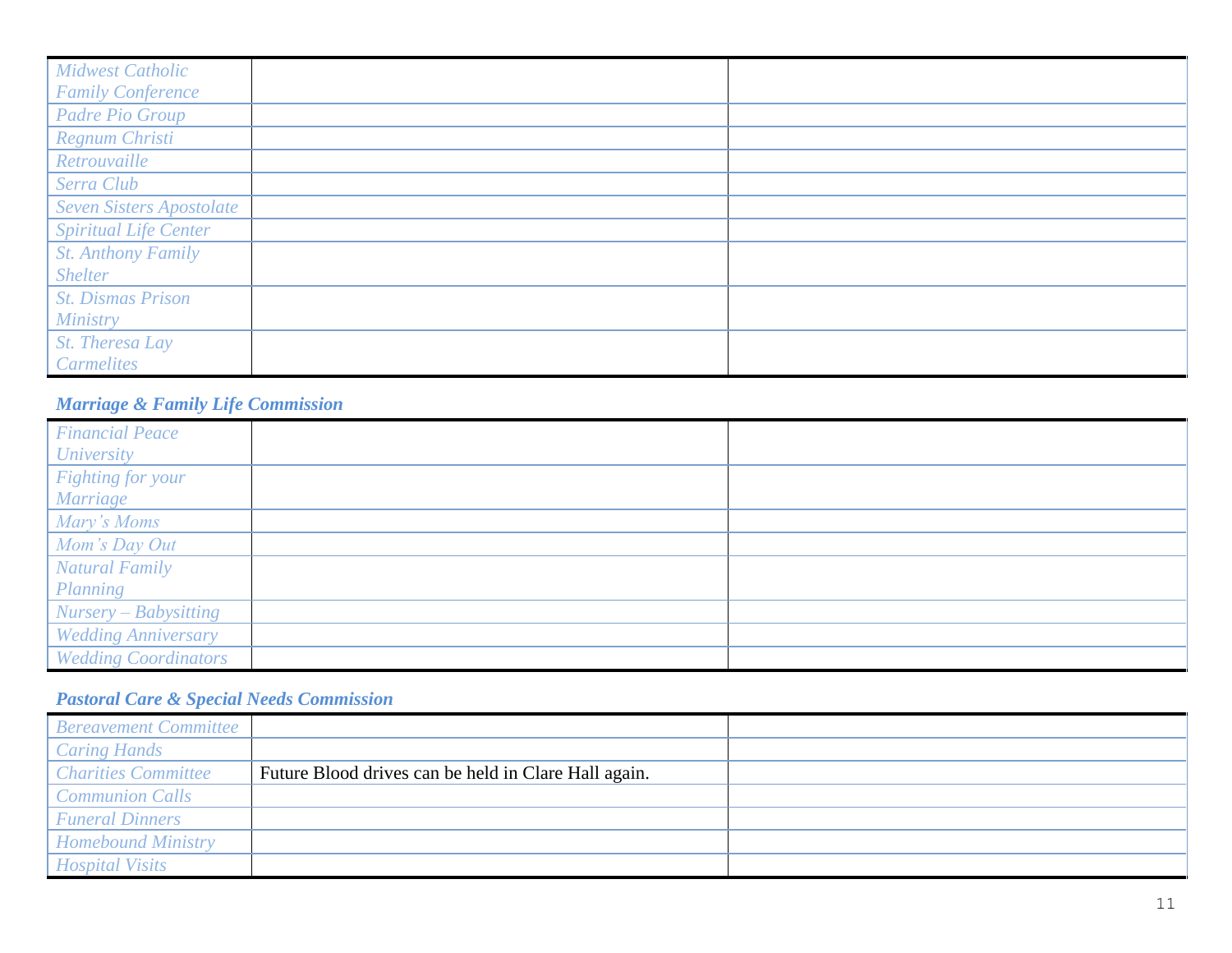| <b>Meals for Priests</b>       |                                                              |  |
|--------------------------------|--------------------------------------------------------------|--|
| <b>Ministry with Persons</b>   | A Mass has been scheduled for this group on Mar $6th$ , 2022 |  |
| with Disabilities              | at 1:00 pm.                                                  |  |
| <b>Mourning Light Ministry</b> |                                                              |  |
| <b>Parish Nurse Ministry</b>   | We are ready to check Blood Pressures after Masses in        |  |
|                                | September. The brides room has been re-purposed but          |  |
|                                | probably can work, nonetheless. Nurses of this parish are    |  |
|                                | willing and able to contribute their skills to this parish.  |  |
| <i>Tobit's Ministry</i>        |                                                              |  |

# *Prayer Commission*

#### **Committees**

| 31 Club                         |                                                                     |  |
|---------------------------------|---------------------------------------------------------------------|--|
| <b>Flame of Love Rosary</b>     |                                                                     |  |
| Group                           |                                                                     |  |
| <b>Immaculate Heart of</b>      |                                                                     |  |
| <b>Mary Rosary Group</b>        |                                                                     |  |
| <b>Marian Mantle Rosary</b>     |                                                                     |  |
| Group                           |                                                                     |  |
| Novena for the                  |                                                                     |  |
| <b>Deceased</b>                 |                                                                     |  |
| Our Lady of Medjugorje          |                                                                     |  |
| <b>Prayer Group</b>             |                                                                     |  |
| <b>Parish Prayer</b>            |                                                                     |  |
| Committee                       |                                                                     |  |
| <b>Perpetual Adoration</b>      | Adorers needed for certain time slots                               |  |
| <b>Prayer Chain - Morning</b>   |                                                                     |  |
| Prayer Chain - Evening          |                                                                     |  |
| Prayer Chain - Email            |                                                                     |  |
| <b>Religious Vocations</b>      |                                                                     |  |
| Committee                       |                                                                     |  |
| <b>Shekinah</b>                 | November $10^{th}$ , 2021 has been moved to Nov $3^{rd}$ , 2021 due |  |
|                                 | to the annual pastoral address.                                     |  |
| <b>Thursday Morning</b>         |                                                                     |  |
| <b>Rosary Group</b>             |                                                                     |  |
| <b>St. Francis Pet Blessing</b> |                                                                     |  |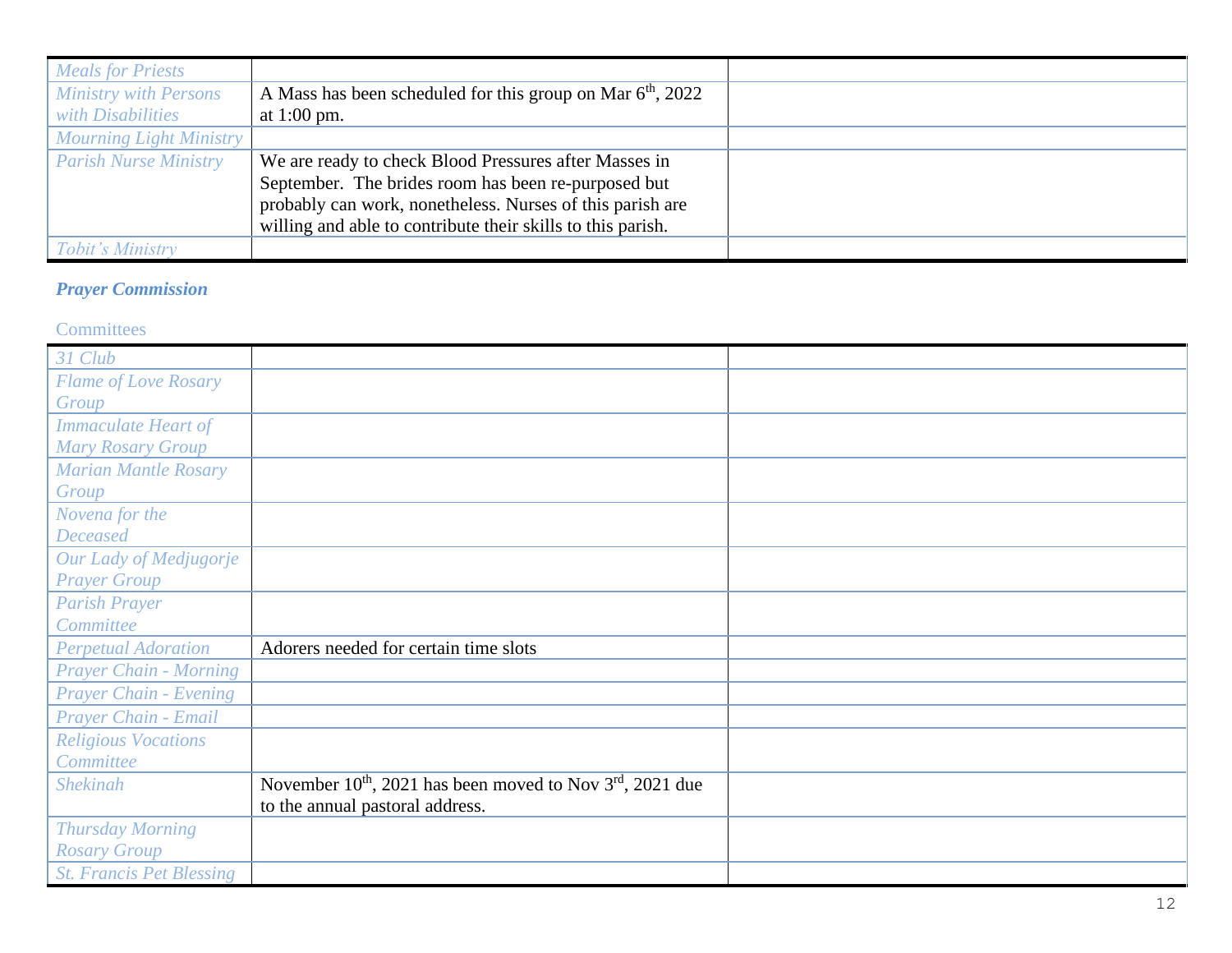| Vietnamese Prayer              |  |
|--------------------------------|--|
| Group                          |  |
| Write to a Seminarian /        |  |
| <b>Religious Life Vocation</b> |  |

# *Respect Life & Social Justice Commission*

| <b>Compassion without</b>     |                                                            |  |
|-------------------------------|------------------------------------------------------------|--|
| <b>Borders</b>                |                                                            |  |
| <b>Respect Life Committee</b> | Our next event is Respect Life Week which is the first or  |  |
|                               | second week in October and we will be discussing plans for |  |
|                               | that.                                                      |  |
| Society of St. Vincent        |                                                            |  |
| <b>DePaul</b>                 |                                                            |  |
| <b>St. Anthony Family</b>     |                                                            |  |
| <b>Shelter Meals</b>          |                                                            |  |
| The Lord's Diner              |                                                            |  |
| <b>Voter Registration</b>     |                                                            |  |

#### *Social Activities Commission*

| <b>Adult Basketball</b>  |  |
|--------------------------|--|
| Adult Volleyball and     |  |
| Pickleball               |  |
| <b>Family Fun Night</b>  |  |
| Mary and Martha Guild    |  |
| Event receptions         |  |
| Wedding receptions       |  |
| Mardi Gras Day Dance     |  |
| <b>Parish Picnic</b>     |  |
| <b>Square Dance Club</b> |  |
| Women's Bowling          |  |

## *Youth Formation Commission*

| <b>Boy Scout Troop 762</b> |  |
|----------------------------|--|
| Church School – Life,      |  |
| <i>Light, and Love</i>     |  |
| Catechesis of the Good     |  |
| <i>Shepherd</i>            |  |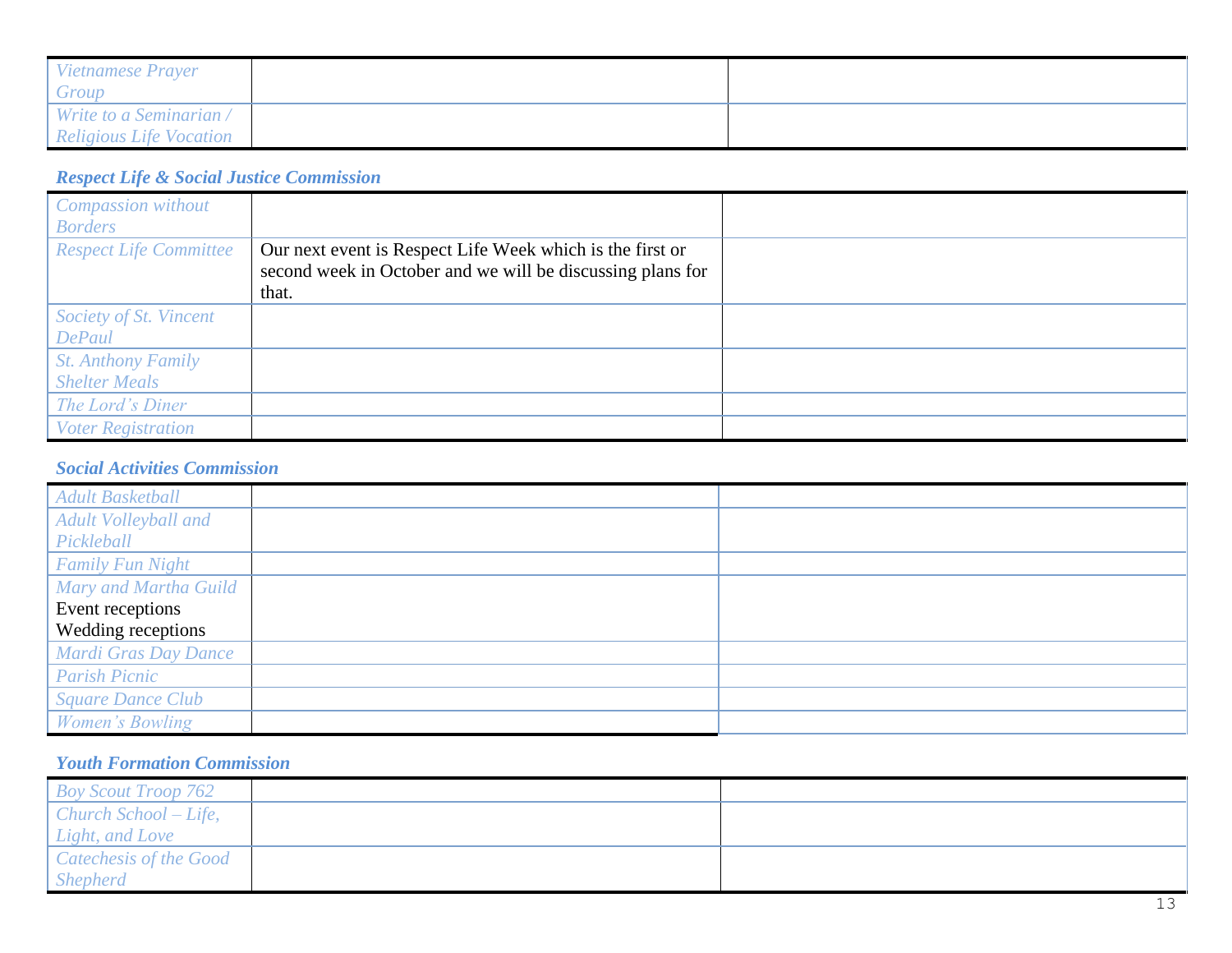| <b>Cub Scout Pack 762</b> |                                                                            |  |
|---------------------------|----------------------------------------------------------------------------|--|
| Home School               |                                                                            |  |
| Knights of St. Hubert     |                                                                            |  |
| <b>Little Flowers</b>     |                                                                            |  |
| St. Theresa Girls Club    |                                                                            |  |
| Sunday School Pre-        |                                                                            |  |
| school                    |                                                                            |  |
| <b>Totus Tuus</b>         | We recently had $60-70$ $7th$ -12 <sup>th</sup> graders attend Totus Tuus. |  |

## Director Theresa Herman

| Parish School of |  |
|------------------|--|
| Religion         |  |

# Director Emily Savage

| <b>Catholic Youth Ministry</b><br>(CYM) | We have averaged 70 kids at most of our events this<br>summer. Everyone is happy to be back. A special shout out |                                                           |
|-----------------------------------------|------------------------------------------------------------------------------------------------------------------|-----------------------------------------------------------|
|                                         | to Long and the Knights of Columbus for all their help with                                                      |                                                           |
|                                         | CYM!                                                                                                             |                                                           |
|                                         | We spent a week on Prayer and Action in June. We took 30<br>students and 10 adults. It was a great week!         |                                                           |
| Confirmation                            | The weekend of November 13-14 we will have two                                                                   | Confirmation Mass will be on Sunday, November 14 at       |
| Preparation                             | Confirmation Masses. We are looking at confirming                                                                | 2:30pm. Right now, we have reached out to 93 students but |
|                                         | about 80 students this fall. Super exciting!!                                                                    | not yet clear how many kiddos we will actually have.      |
| <b>Junior Catholic Youth</b>            |                                                                                                                  |                                                           |
| Ministry (JCYM)                         |                                                                                                                  |                                                           |
| Steubenville Youth                      |                                                                                                                  |                                                           |
| Conference                              |                                                                                                                  |                                                           |

# *Liturgical Life Commission (Heather Gregg)*

| <b>Altar Servers</b>           | Master Servers have been trained/retrained.       |  |
|--------------------------------|---------------------------------------------------|--|
| <b>Master Servers</b>          |                                                   |  |
| <b>Master of Ceremonies</b>    |                                                   |  |
| Elijah Cup                     |                                                   |  |
| <b>Extraordinary Ministers</b> | We will be adding a third EMHC to weekend Masses, |  |
| of Holy Communion              | starting mid-August.                              |  |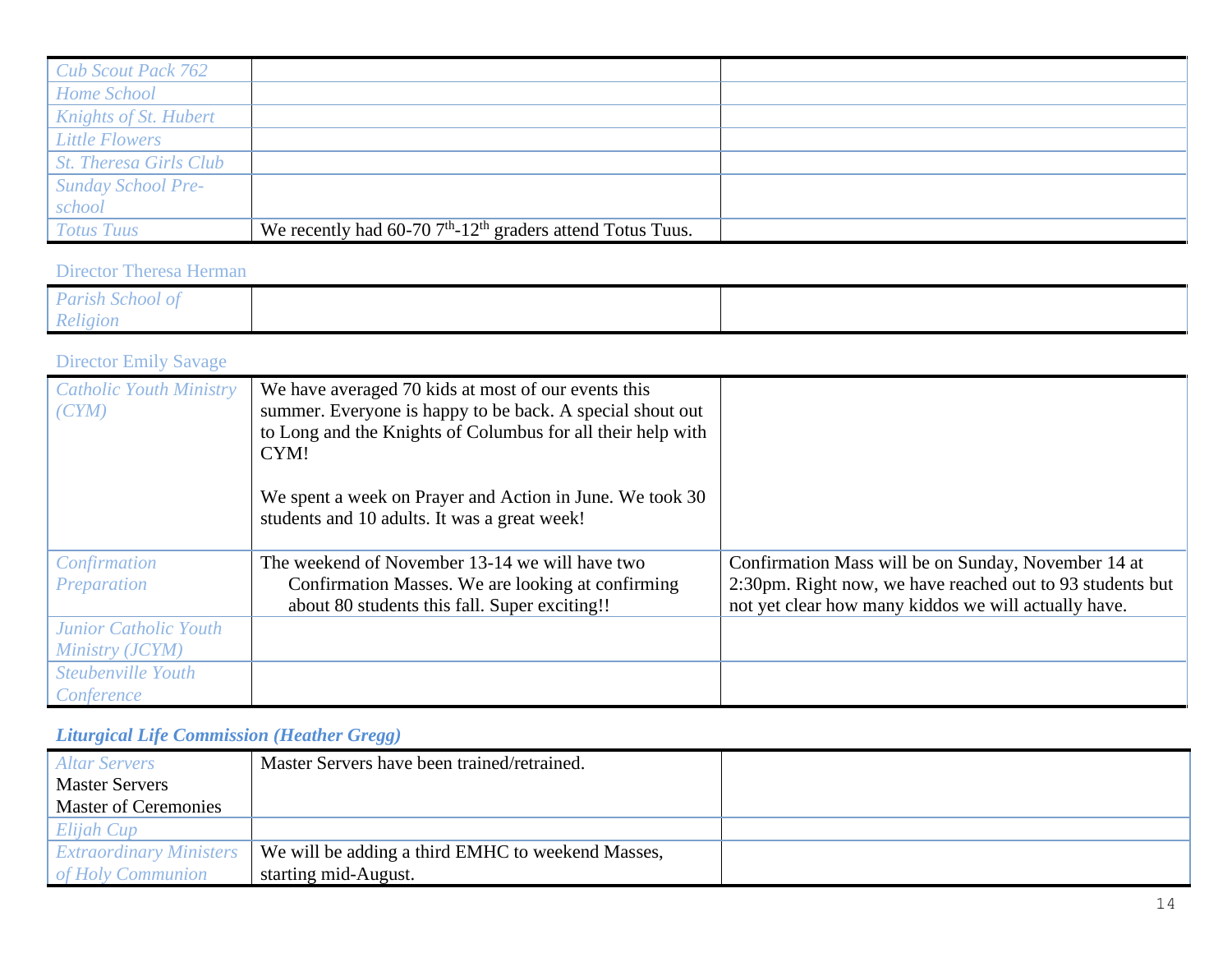| Lectors                     | 57 of 178 Lectors have returned. We just added 5:30<br>Lectors back in along with the weekend Lectors.                 |  |
|-----------------------------|------------------------------------------------------------------------------------------------------------------------|--|
|                             |                                                                                                                        |  |
|                             | Had two training sessions for new lectors. 7 attended.<br>Travis to request again return for ministers post lifting of |  |
|                             | dispensation. Possibly another training session for people                                                             |  |
|                             | returning after lifting of dispensation - mid/late summer?                                                             |  |
| <b>Liturgical Vestments</b> |                                                                                                                        |  |
| and Fabrics                 |                                                                                                                        |  |
| Liturgy of the Hours        |                                                                                                                        |  |
| <b>Offertory Gifts</b>      |                                                                                                                        |  |
| <b>Parish Prayer Box</b>    |                                                                                                                        |  |
| <b>Pre-Mass Rosary</b>      |                                                                                                                        |  |
| Leader                      |                                                                                                                        |  |
| <b>Sacristans</b>           |                                                                                                                        |  |

#### Director Rev. C. Jarrod Lies

| <b>Extraordinary Form</b><br><b>Masses</b>   |  |
|----------------------------------------------|--|
| <b>Healing Masses and</b><br><b>Services</b> |  |
| Liturgical Calendar                          |  |

# Director Sr. Stephanie

| hoirs                   |  |
|-------------------------|--|
| <b>BACK CERA</b><br>vom |  |

# **SCHOOL COUNCIL**

| <b>MEMBERS</b> | Liz Woydziak (chair)            | Members in attendance:                                   |
|----------------|---------------------------------|----------------------------------------------------------|
|                | Bernadette Walters (vice chair) |                                                          |
|                | Kristen Hauserman (secretary)   | Carissa Palacioz-Domebo, Chrissy Engel, Matt and         |
|                | Chad Cox                        | Elizabeth Voegeli, Ramon Reynaga, Bernadette Walter, Liz |
|                | Carissa Palacioz-Domebo         | Woydziak, Kristen Hauserman; Mary Carter                 |
|                | Matt Voegeli/Elizabeth Voegeli  |                                                          |
|                | Ramon Reynaga                   |                                                          |
|                | Chrissy Engel                   |                                                          |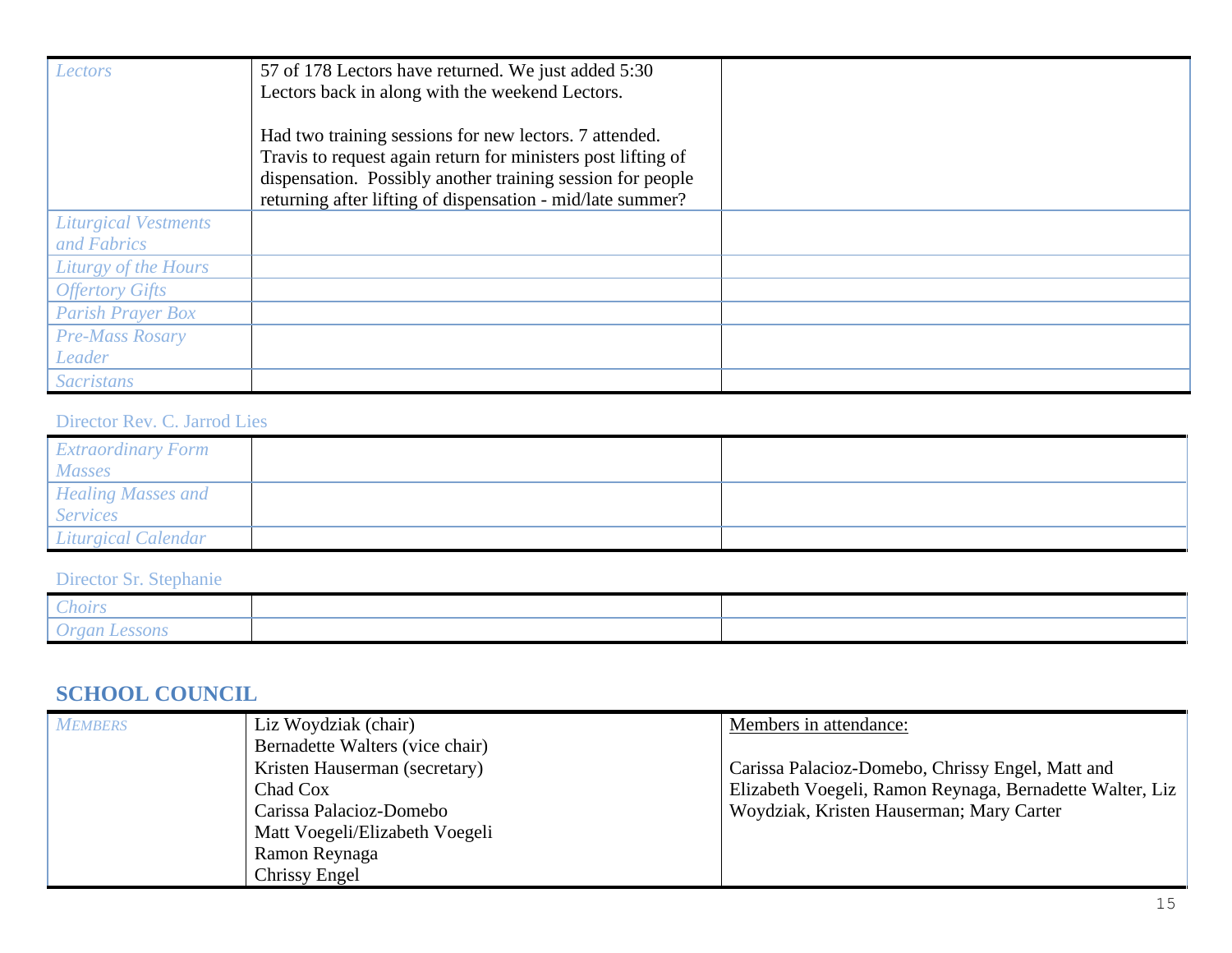| <b>Mary Carter</b><br>Fey Barles |  |
|----------------------------------|--|
| Ad hoc: Billy Lubbers            |  |

#### *General Discussion*

| <b>New Members</b>           |                                                                                                                                                           | Elizabeth Voegeli                                                                                                                                                                                                                                                                                                                                                                                                                                                                                                                                                               |
|------------------------------|-----------------------------------------------------------------------------------------------------------------------------------------------------------|---------------------------------------------------------------------------------------------------------------------------------------------------------------------------------------------------------------------------------------------------------------------------------------------------------------------------------------------------------------------------------------------------------------------------------------------------------------------------------------------------------------------------------------------------------------------------------|
| <b>Home Visit Volunteers</b> | Mary Carter, Megan Davis                                                                                                                                  |                                                                                                                                                                                                                                                                                                                                                                                                                                                                                                                                                                                 |
| <b>Pastoral Address</b>      |                                                                                                                                                           |                                                                                                                                                                                                                                                                                                                                                                                                                                                                                                                                                                                 |
| Alumni Outreach              | Carissa Palacioz-Domebo                                                                                                                                   |                                                                                                                                                                                                                                                                                                                                                                                                                                                                                                                                                                                 |
| Principal's Report           |                                                                                                                                                           | Updates made to sports contracts<br>2. The Holy See's Teaching on Catholic Schools<br>book<br>COVID updates<br>3.<br>Staff updates<br>5. Playground "Turf Time" 6:30-7:30<br>Meet and Greet Come and Go<br>Preschool-2 September 7<br>3-5 September 18<br>6-8 September 20<br>6. Year of St. Joseph encourage families to pray the<br>rosary together with creating a rosary on the wall<br>7. December 8 summarize activities completed by<br>family for year of St. Joseph<br>8. Booth for Stewardship<br>9. Stewardship Talk if assistance is needed to record<br>attendance |
| <b>School Anniversary</b>    | Celebrating 60 years. Date needs to be set, planning<br>committee needed, send names to Mrs. Carter. Begin planning<br>in July with date set on calendar. | Dueling Pianos April 2                                                                                                                                                                                                                                                                                                                                                                                                                                                                                                                                                          |

## *Tasks*

| under<br>Advancement<br>Goals<br>onsidering<br>adding |  |
|-------------------------------------------------------|--|
| Communication_<br>Goals                               |  |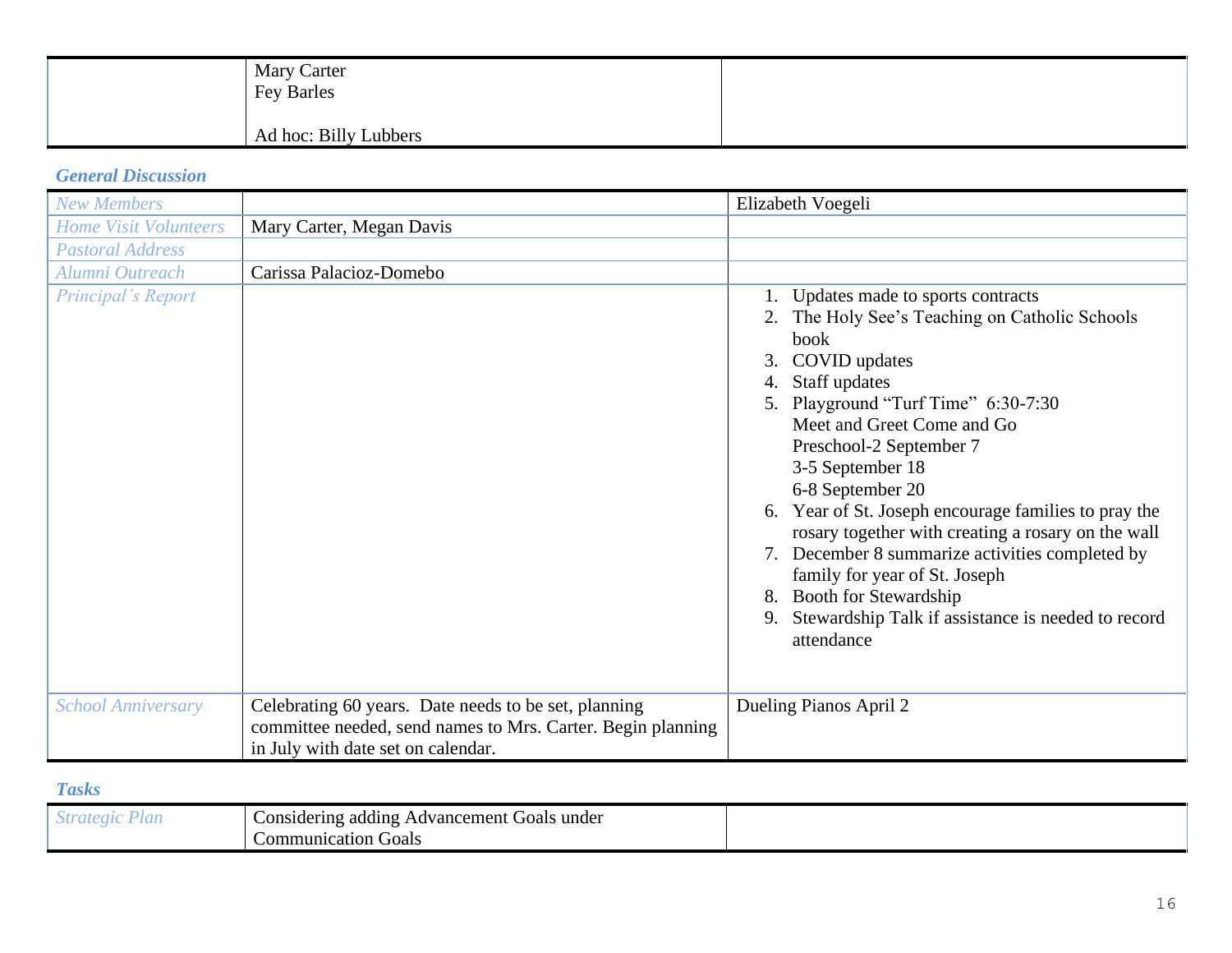#### *Committees*

| Academics/Enrollment                |  |
|-------------------------------------|--|
| $l:$                                |  |
| <i>`ommunications</i>               |  |
| <b>Facilities</b>                   |  |
| $\overline{a}$<br><i>Fechnology</i> |  |

# **STEWARDSHIP COUNCIL**

| <b>MEMBERS</b> | Winston and Sally Kenton, Sandi Baalman, Steve and Julia | Members in attendance:                              |
|----------------|----------------------------------------------------------|-----------------------------------------------------|
|                | Herman, Vince and Misty Vopat, Stan and Christina Bluml, | Sandi Baalman, Christina Bluml, Winston Kenton, Dan |
|                | Dan and Lori Hamel, Jerrod and Alison Schuster, Vicki    | and Lori Hamel, Steve Hermann, Vicki Keller, Jerrod |
|                | Keller                                                   | Schuster, Vince and Misty Vopat.                    |
|                |                                                          |                                                     |

## *General Discussion*

| I will be asking a parish couple to take over Randy Phelps<br>work with Baptismal Prep.                                                                                                                                                                                                                                                                                                                                                                                                                                                                                                                                          | <b>Current Business</b><br><b>2021 Renewal Communication Plan Ideas</b>                                                                                                                                                                                                                                                                                                                                                                                                                                                                                                                                                                                                                                                                                                                                             |
|----------------------------------------------------------------------------------------------------------------------------------------------------------------------------------------------------------------------------------------------------------------------------------------------------------------------------------------------------------------------------------------------------------------------------------------------------------------------------------------------------------------------------------------------------------------------------------------------------------------------------------|---------------------------------------------------------------------------------------------------------------------------------------------------------------------------------------------------------------------------------------------------------------------------------------------------------------------------------------------------------------------------------------------------------------------------------------------------------------------------------------------------------------------------------------------------------------------------------------------------------------------------------------------------------------------------------------------------------------------------------------------------------------------------------------------------------------------|
| As per our conversation in July: I would like to discuss the<br>possibility with the Stewardship Council of Council members<br>giving the Pastoral Address this year, on Treasure, rather than<br>me (Fr. Jarrod). I suggest using my talk from last year which<br>is typed out and has a power point as a starting point. That<br>talk could be broken into subsections that several members<br>agreed to read/present at the address. We can review that talk<br>to update language and add important points / comments as<br>suggested by the council. I will visit the Council personally<br>and share more about this idea. | <b>Father Jarrod discussed the letter that was sent to</b><br>every parent with a student at SFA and/or Bishop<br>Carroll. The letter encouraged families to re-engage.<br>This same message will be in this week's bulletin.<br><b>Parishioners to give pastoral address</b> – Father<br>Jarrod shared his thoughts about the<br>council/parishioners giving the address and discussed<br>with council. The address can cover time, treasure and<br>talent, length can be about 30 minutes with Father<br>giving brief comments afterward. One or two<br>couples/parishioners can speak but recommended<br>keeping the number of people speaking at a minimum.<br>Vince to share video and text from last year's address.<br>Council to review and come prepared to discuss<br>during August 24 formation meeting. |
|                                                                                                                                                                                                                                                                                                                                                                                                                                                                                                                                                                                                                                  | <b>60-second "gratitude talk"</b> from various parishioners<br>in lieu or alongside Travis opening remarks at each                                                                                                                                                                                                                                                                                                                                                                                                                                                                                                                                                                                                                                                                                                  |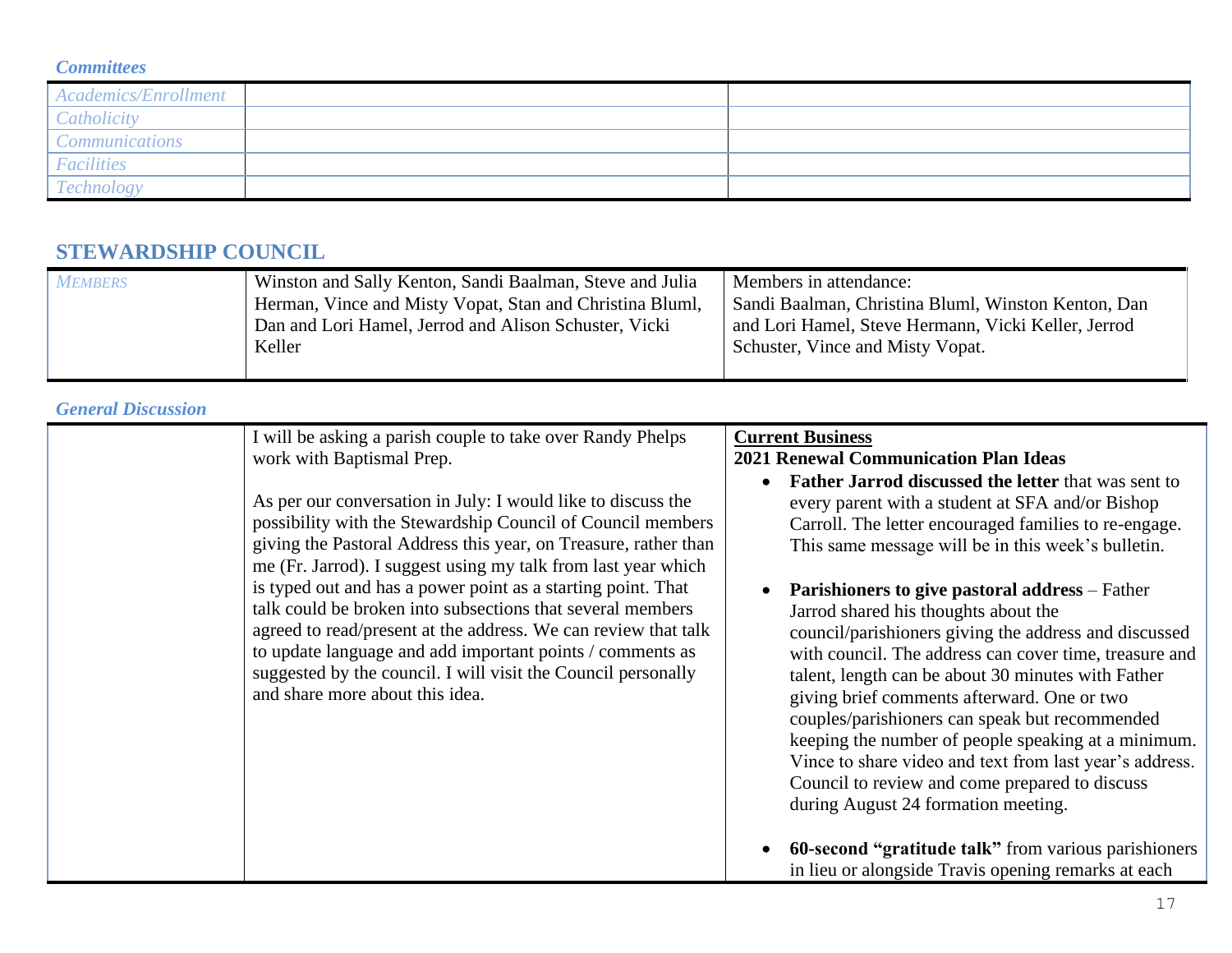|  | Saturday vigil and Sunday mass – discussed starting<br>this effort in January/February.                                          |
|--|----------------------------------------------------------------------------------------------------------------------------------|
|  | • Lay Witness Talks – council members to bring 2 to 3<br>suggestions of those who could speak to August 24<br>formation meeting. |

#### *Task Reports*

| <b>Dates/Actions</b> | <b>DATES TO REMEMBER: Prepare for Renewal 2021--</b><br>Set dates on everyone's calendar:<br>Finalized Stewardship Renewal Form/Envelope:<br><b>August 1</b> – will be discussed at next meeting<br>Parish Dinner – October 3 – Stewardship Council<br>will coordinate the event and be there for Hospitality<br>- need a volunteer on the SC the manage this<br>Stewardship Fair and Pastoral address $-$ Nov. $7th$ ,<br>2021 @ 2:30 pm and Nov. $10^{th}$ @ 6:30 pm<br>Lay witness talks – November 13-14<br>Commitment Weekend - November 20-21 - Impact<br>Sunday (Committee will meet and process forms and<br>thank you cards) $-SC$ members should start thinking<br>of candidates throughout the spring/summer | <b>Renewal Checklist</b><br><b>Renewal Form Envelope</b> – Father Jarrod is<br>working on the form and council may be able to<br>review a draft of it at the next council meeting.<br><b>Parish Dinner</b> – reviewed invitation and gave<br>comments. Council members asked to give an item<br>for the raffle. All items due by Tuesday, Sept. 28.<br><b>Ministry Fair</b> – scheduled for November 6 and 10.<br>Steve Hermann to lead the effort and coordinate<br>with ministries. Help will be needed to set up and<br>tear down (twice, if needed). SFA 7th and 8th<br>graders can help.<br><b>Other</b> – Pat Burns reported that the Stewardship<br>Report would be given during masses this weekend.<br>The theme this year is Victory of Stewardship and<br>renewal theme is the Eucharist and Giving. |
|----------------------|-------------------------------------------------------------------------------------------------------------------------------------------------------------------------------------------------------------------------------------------------------------------------------------------------------------------------------------------------------------------------------------------------------------------------------------------------------------------------------------------------------------------------------------------------------------------------------------------------------------------------------------------------------------------------------------------------------------------------|-----------------------------------------------------------------------------------------------------------------------------------------------------------------------------------------------------------------------------------------------------------------------------------------------------------------------------------------------------------------------------------------------------------------------------------------------------------------------------------------------------------------------------------------------------------------------------------------------------------------------------------------------------------------------------------------------------------------------------------------------------------------------------------------------------------------|
| Lay Witness Talks    |                                                                                                                                                                                                                                                                                                                                                                                                                                                                                                                                                                                                                                                                                                                         | November 13-14                                                                                                                                                                                                                                                                                                                                                                                                                                                                                                                                                                                                                                                                                                                                                                                                  |

## *Formation Commission*

| <b>Parish Group</b><br><i>Presentations</i> |                                                          |                                                      |
|---------------------------------------------|----------------------------------------------------------|------------------------------------------------------|
| <i>Communications</i>                       | <b>Stewardship Messaging</b>                             | A speaker is needed to talk about stewardship at the |
|                                             | Winston and Vince are working on the draft article about | September 1 PSR class.                               |
|                                             | Stewardship                                              |                                                      |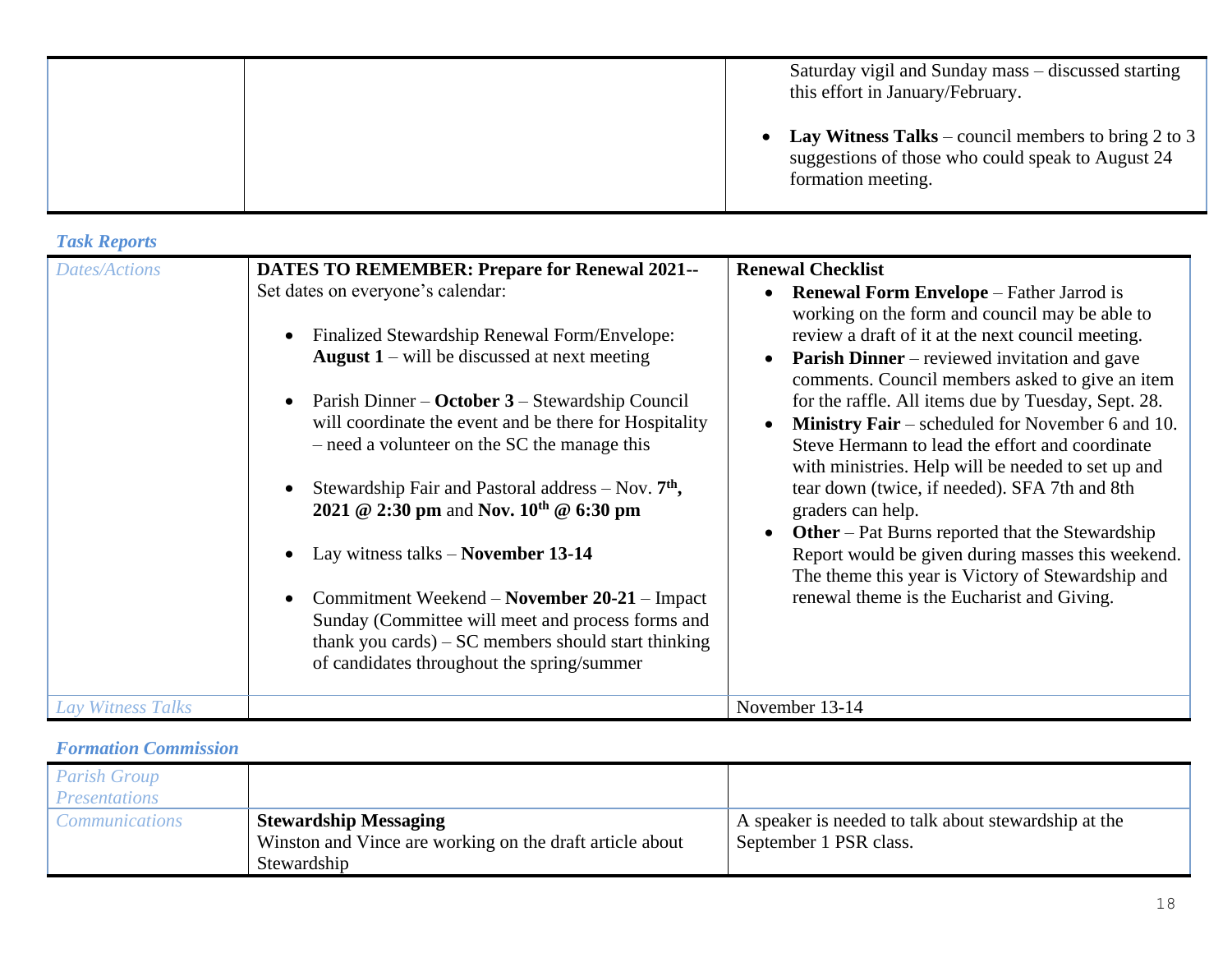|                              | I sent a letter to all households with students in school. I have<br>also amended that letter and used it as this past weekend's<br>bulletin article. | Plan a formation activity for 8/24<br>Council members to review Father Jarrod's pastoral<br>$\bullet$<br>address from last year and be ready to discuss<br>message for this year's address.<br>Council members to bring ideas for short<br>stewardship "snippets" to help form renewal<br>communications plan/messages. |
|------------------------------|-------------------------------------------------------------------------------------------------------------------------------------------------------|-------------------------------------------------------------------------------------------------------------------------------------------------------------------------------------------------------------------------------------------------------------------------------------------------------------------------|
| <b>Baptismal Preparation</b> | See above.                                                                                                                                            |                                                                                                                                                                                                                                                                                                                         |
| <b>Marriage Preparation</b>  |                                                                                                                                                       |                                                                                                                                                                                                                                                                                                                         |
| <b>New Parishioners</b>      |                                                                                                                                                       |                                                                                                                                                                                                                                                                                                                         |

#### *Liturgical Hospitality Commission*

| Greeters                     |                                                                                                                                                                                                                                                                                                                                                                                                                       |
|------------------------------|-----------------------------------------------------------------------------------------------------------------------------------------------------------------------------------------------------------------------------------------------------------------------------------------------------------------------------------------------------------------------------------------------------------------------|
| <b>Ushers</b>                | -Should a request for more ushers be posted in the church<br>bulletin? YES – Travis can make this as an announcement at<br>Masses periodically.                                                                                                                                                                                                                                                                       |
| Welcoming and<br>Hospitality | The welcoming committee is resuming the normal practice<br>and handing out gifts to new parishioners. I recommend Lisa<br>work with Sandi and Travis to explore updating new member<br>packets (with potentially new bags and what content to<br>include).                                                                                                                                                            |
|                              | With regard to the suggestion of having a quarterly breakfast<br>for new parishioners, I appreciate the suggestion. It's a good<br>one. Unfortunately, there have been previous attempts to do<br>this, and for whatever reason these were very poorly attended<br>and never caught on, and as a result were abandoned.<br>Therefore, I don't recommend folks spend time and energy<br>attempting to bring this back. |

## *Renewal Commission*

| Fair                     |                                                                                                             |  |
|--------------------------|-------------------------------------------------------------------------------------------------------------|--|
| <b>Parish Dinner</b>     | Stewardship Council will take lead on the Oct 3, 2021 Parish<br>Dinner, with assistance from other Councils |  |
| Renewal Package          |                                                                                                             |  |
| <b>Testimonials (Lay</b> |                                                                                                             |  |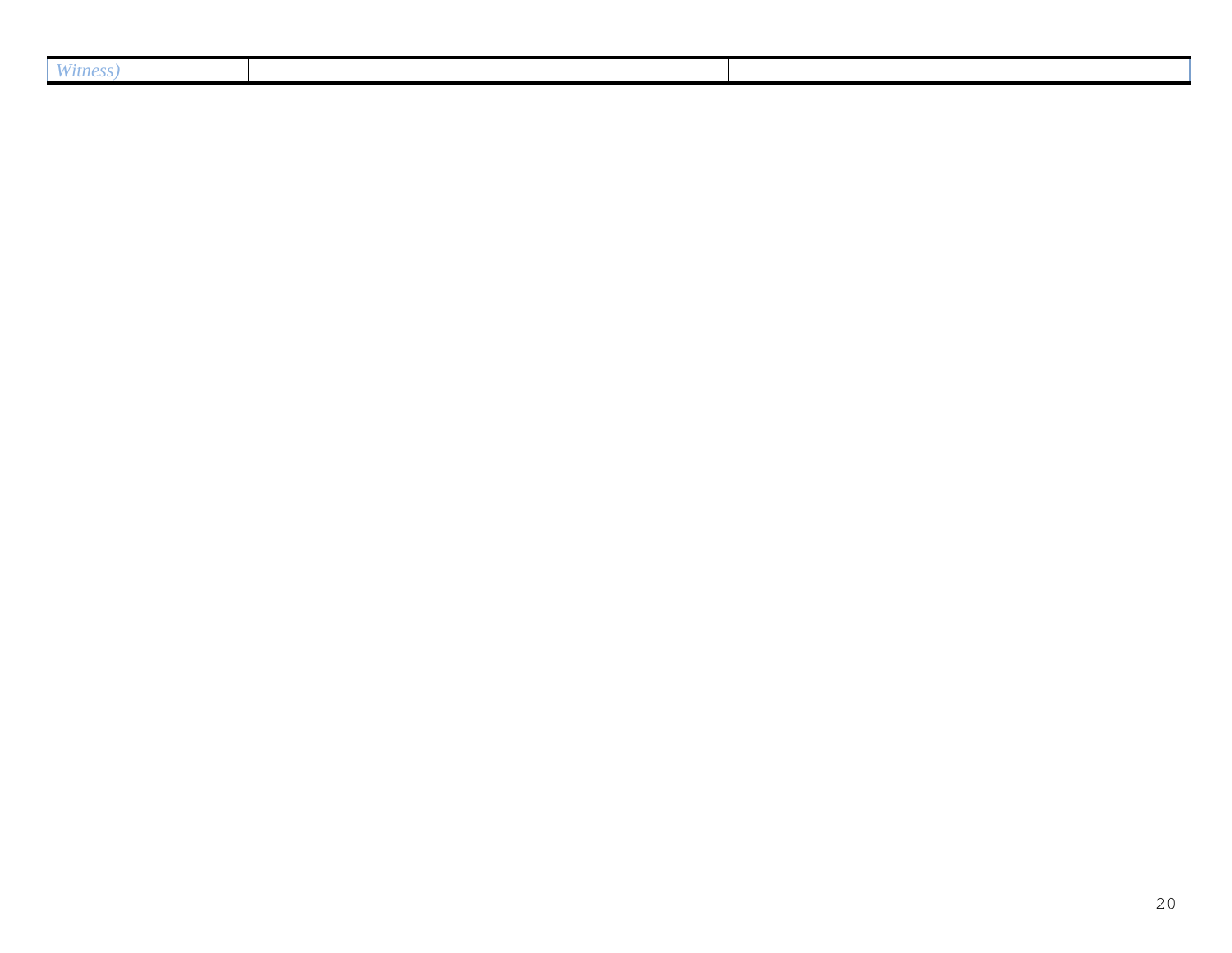# **ADDENDUMS**

Facilities Planning PowerPoint & Council Charters Distributed.

#### Councils' Feedback on Rebuild My Church plan review:

#### **Restrooms**

Please make sure all restrooms, men's included, have changing tables! A concrete way to be prolife and pro-family.

#### **Bride's Room**

Brides room not compatible with a Nursery for the following reasons:

Sharing spaces with the brides room, or any adult facility for that matter, is not just a large inconvenience for the volunteers of taking care of the children but is a hinderance to them doing so. For anyone that has had to watch a few dozen children for 4-5+ hours, then clean try and clean-up, rearrange, and 'de-child' a space to make it presentable for a brides room this task would be insurmountable.

The safety needs of infants require a large amount of rubber flooring mats that would have to be stored, yet there is nowhere to be able to store these. Toys and such could be put behind doors/cabinets, but the larger play items that are REQUIRED could not be.

Children's feeding tables do not fold and would not be able to be moved from the room.

I'm sure a bride would NOT appreciate having children's toys and play sets in her suite while getting ready and having pictures taken.

Weddings at the same time as Fighting For Your Marriage, or any other child care need, would be impossible.

The size of the space is significantly reduced already for some of the programs that require the Nursery. Mom's Day Out has close to 2 dozen children at times and is already pushing the limits of the space that it currently has. Moving to a smaller space would be a hindrance for this program, and others, that have a larger attendance.

If the smaller space is all that we get, is there plans to handle the increased A/C needs of having that many warm bodies in one enclosed space? What happens if Clare Hall is done before the new space for the nursery is completed? Where will the programs that use the nursery go? Being so close to the office what would be done to help prevent noise from the kids in the nursery, which can be very loud, from interrupting the office staff, or other meetings right next door?

#### **Vestibule/New Church Entrance**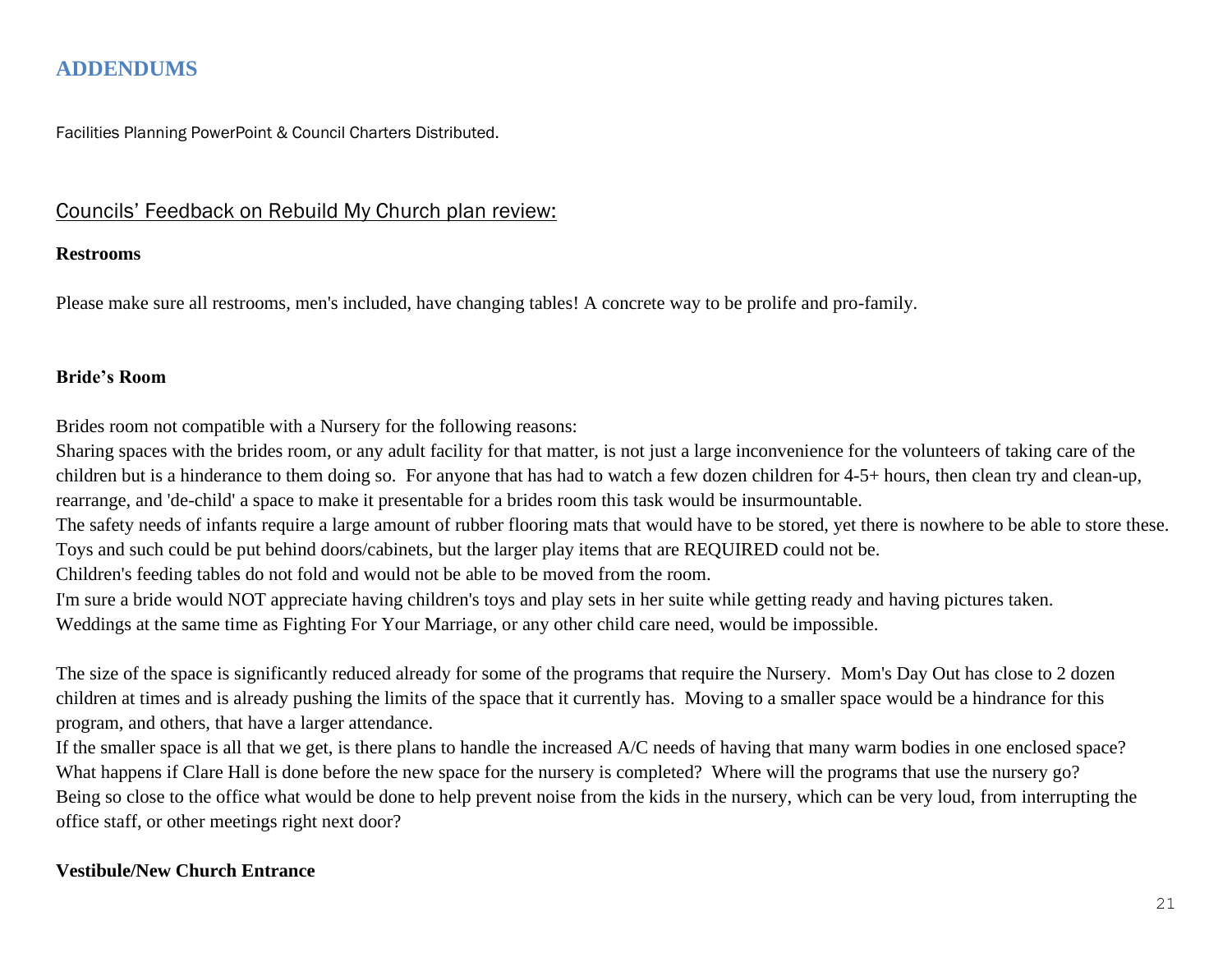On current rendering, the new entrance to the Church looks plain. . . i.e. blah. Any way with the low ceiling like it is to make it more grand? Perhaps with choice of doors. Or art on the doors, etc?

Need some sort of floor color band or transition strip before entering new center doors to the Church.

New center doors to Church look boring – any way to dress up the new entrance?

Need some new signage in new Vestibule – i.e. if you were walk into the new Vestibule, how do you know where the offices are, restrooms, etc. Could the angled rock walls adjacent to the new center Church doors be pulled out and replaced with glass? Could see a lot more of the inside of the Church from the Vestibule that way (if it's doable).

Entrance from outside into the Church needs to be bigger (maybe two sets of double doors). Outside covered walkway cover/roof leading into the Vestibule is in pretty bad shape, too.

#### **Church/New Pews, Flooring**

Strong support of Councils to renovate the Church space

When new pews and their layout designed, any way to have a designated handicap section in the back as well as the small area in the front? Can restrooms in Chapel be updated?

Will old pews be recycled and/or sold to parishioners?

Will pews have padded seats or not?

Could other Churches/entities put our old pews to use?

#### **New Path to Clare Hall/Flipped Sacristy**

Strong support for this. Can we keep current Vesting room as storage? And still have the walk-through to Clare? Need storage. Can we add wheelchair height holy water fonts? Where will the parish prayer box and candles go? Place to put offertory?

#### **Clare Hall Ground Level**

Should consider having doors to close off entry into Clare Hall from the hallway – noise issue, security issue without doors.

If Choir room moved to Clare Hall downstairs, then all of Clare Hall upstairs could be opened up to be used as a large hall (assuming Nursery also moved).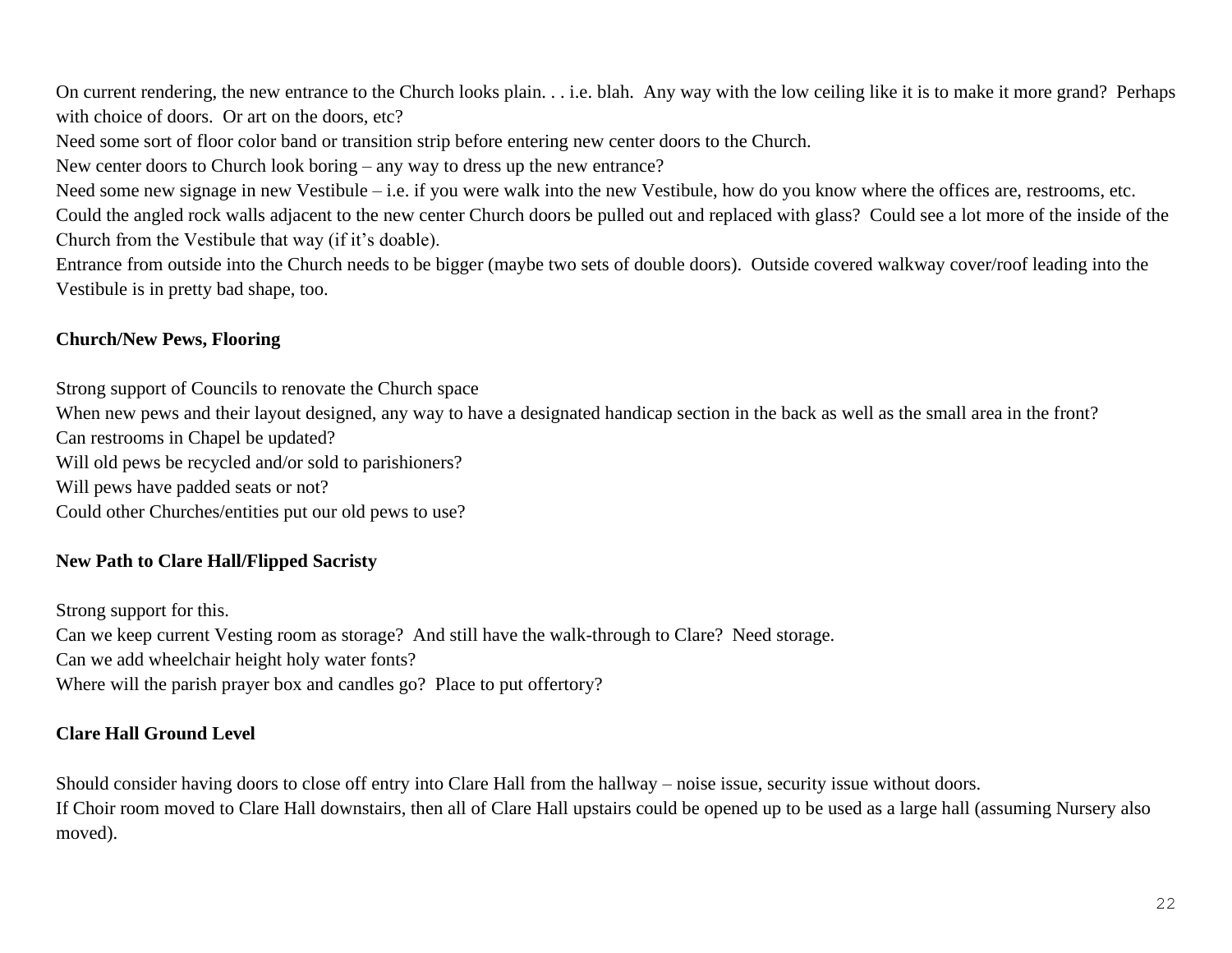Switch music room to basement since we are already thinking about making Clare Basement smaller with the addition of a Nursery. Could use acoustic tiles to reduce noise in music room. This would maximize Clare Hall size. Only need one other large hall besides Cana. Would put Clare Basement to more/better uses as well.

Can a prettier ceiling be installed?

Please update the restrooms on main floor.

Kitchen – consider adding a serving counter to south wall of kitchen.

#### **Clare Hall Basement**

Consider putting in acoustic tiles to reduce noise.

Flip the restrooms and catering kitchen so the catering kitchen isn't so far from the elevator. I.e. put the restroom in the corner, not the kitchen. Consider moving music room to here, and really opening up Clare Hall upstairs into a nice, big hall so Cana doesn't always have to be used. Not sure how putting the nursery in the basement is going to work. Where's it going to go? How is it going to be closed off? Do we put up permanent walls and make a new "room" in the basement to house the Nursery? Doesn't seem like the Nursery just being open space would work well.

Shouldn't have little kids running around when we have the Knights' glass doored cabinets down here.

Concerned about reducing useable space in Clare Hall basement if nursery goes down there.

Wall need drapery or some other way to beautify them.

Consider having new restrooms in the middle of the room with Nursery and other meeting space (Knight's area) on each end. Would be great to have direct access this way to the restrooms from the nursery side and the other meeting side.

If restrooms are at the end of the room as currently contemplated – question becomes how to separate the nursery from the rest of the space. Do we use portable/sliding walls to close off the nursery space? Or permanent walls? Permanent walls may be better.

Nursery should go in Bonaventure basement by the restroom down there, and not in Clare Hall basement.

# **Bonaventure Ground Level/New Gathering Space**

Consider stealing some space from new gathering area or Bride's Room to have third toilet in main bathrooms.

Mechanical units/HVAC units currently outside Sacristy/current Clare hallway – can these be removed to open up for the new courtyard?

Need to clear all the equipment out to open up courtyard. Where will that stuff go?

Could there be big sliding doors that open up to the outdoor courtyard?

Current library books going to be out in the open? How to keep them from "walking away"?

Need Bride's room to have mounted TV screen for small group meetings/bible study groups.

Will Bride's room be big enough for 30-member bible study groups? If not, where will those sized groups meet?